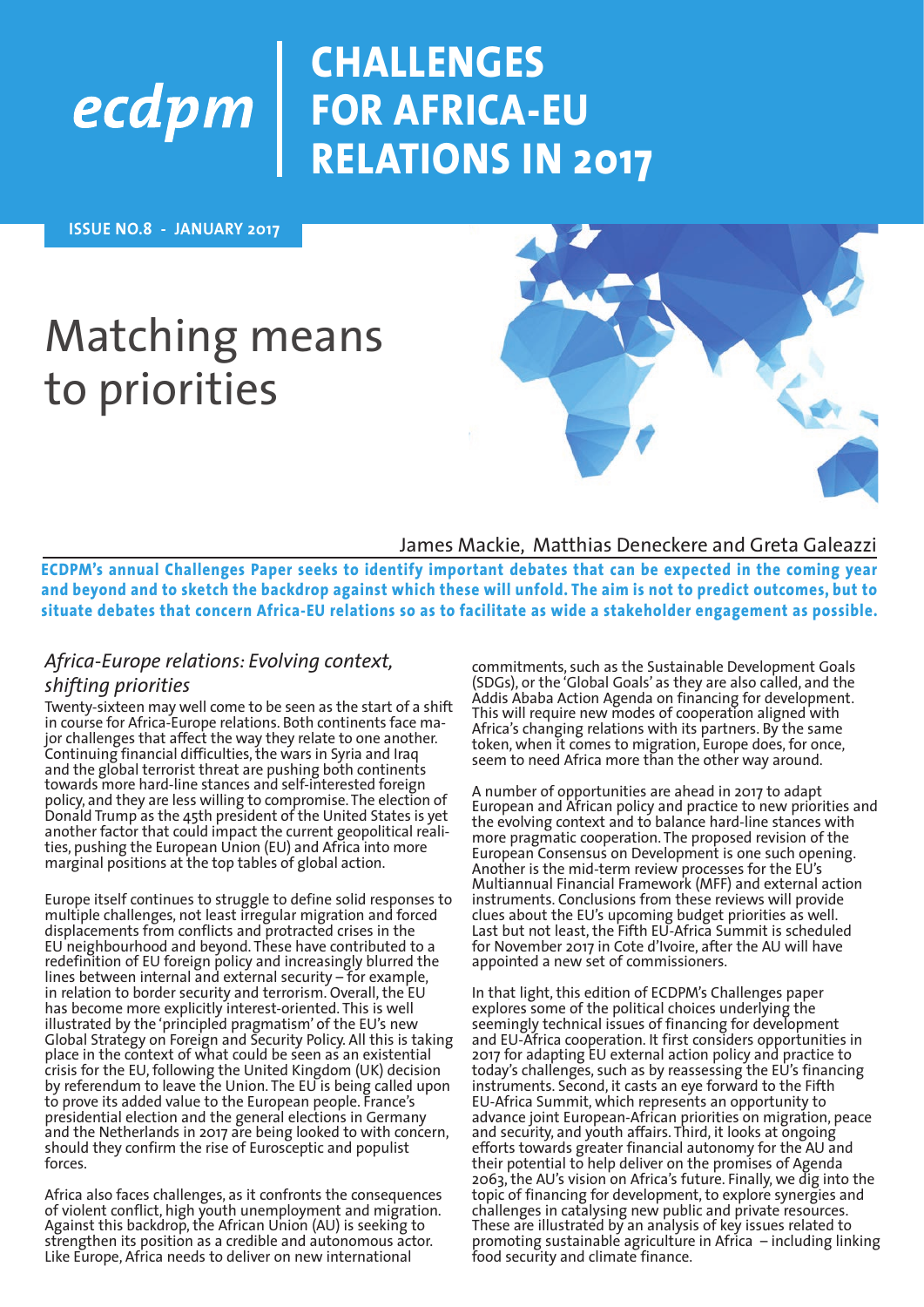# Adapting EU external action to new challenges and commitments



#### *Implementing the 2030 Agenda: work in progress*

The SDGs were adopted in 2015 and now form the main framework for international cooperation and development. The framework is innovative, as it presents an integrated agenda, encompassing both internal and external policies as well as traditional thematic policy areas. Yet if the SDGs are to be more than just a grand statement, the EU will have to adapt its policies and practices. The 2015 Addis Ababa Action Agenda gives an indication of how the SDGs could be implemented and development financing could be provided.

In that sense, it is promising that the EU Global Strategy on Foreign and Security Policy, which was presented by High Representative Federica Mogherini in June 2016, provides a springboard for SDG implementation.<sup>1,2</sup> The European Council has welcomed the strategy, but not endorsed it as yet. It will be interesting to see what sponsorship the strategy can muster across the relevant EU institutions, as it was mainly an initiative of Mogherini, albeit in response to a Council invitation.

In a similar vein, two intertwined processes will be key throughout 2017: Defining EU steps to deliver on the SDGs and revising the European Consensus on Development. European Commissioner and Vice President Frans Timmermans prepared a communication on implementation of the SDGs, which was released in November 2016.3 It outlines the means the EU will employ to deliver on the 2030 Agenda in its internal and external policies. The communication underlines the EU's intention to mainstream the SDGs in all of its policies and initiatives. Furthermore, as of 2017, the EU will provide regular progress reports jointly with the member states, in line with the principle of subsidiarity. Finally, it plans to launch consultations towards a longer-term vision for a post-2020 perspective.

The second process, revision of the European Consensus on Development, will be of major concern to many African countries, as the Consensus has guided EU development cooperation for a decade. Its revision is now imperative to align EU development policy to the new and ambitious global agenda. The Commission released its proposal for a revised European Consensus4 simultaneously with its

communication on SDG implementation. It is now up for discussion by member states and the European Parliament. The communication calls on the EU and member states to improve development cooperation: 'to do more, do it better and do it differently'. For instance, it urges the EU institutions and member states to work more closely together, based on shared analyses, common strategies, joint programming and joint financing. EU trust funds are mentioned as a means of pooling resources. Focusing on results and improving reporting are other sought-after changes, confirming a trend identified in the MFF mid-term review process towards more conscientious spending.

Private-sector involvement and investment in development also feature prominently in the proposed revision. At times criticised and derided, private-public partnerships and other forms of blending of private and public funds have a mixed record. Nonetheless, the scale of funding and many of the activities required to achieve the SDGs necessitates participation of private actors. The communication addresses them as a key partner in development. The European External Investment Plan (EIP) is referred to as a model for how official development assistance (ODA) can be used to mobilise funding from other sources.

New priorities are also proposed, such as gender, youth, migration and sustainable energy. These signal the changed international environment, while underlining appreciation of development cooperation as part of the toolkit for preventing and resolving conflict, responding to humanitarian needs and promoting peace and security. In this regard, the proposal calls on EU institutions and member states to focus their assistance particularly in fragile and conflict-affected states.

A novelty in the communication is its stress on digital technologies for development. Though high cost puts information and communication technologies (ICTs) out of reach for many in Africa, and connectivity remains limited on the continent, ICTs are seen as enablers of growth. On this point there is consensus across the EU institutions and member states. In fact, within just a few days of the release of the EU communication, the Council of the EU approved its own conclusions on mainstreaming digital solutions and technologies in EU development policy.5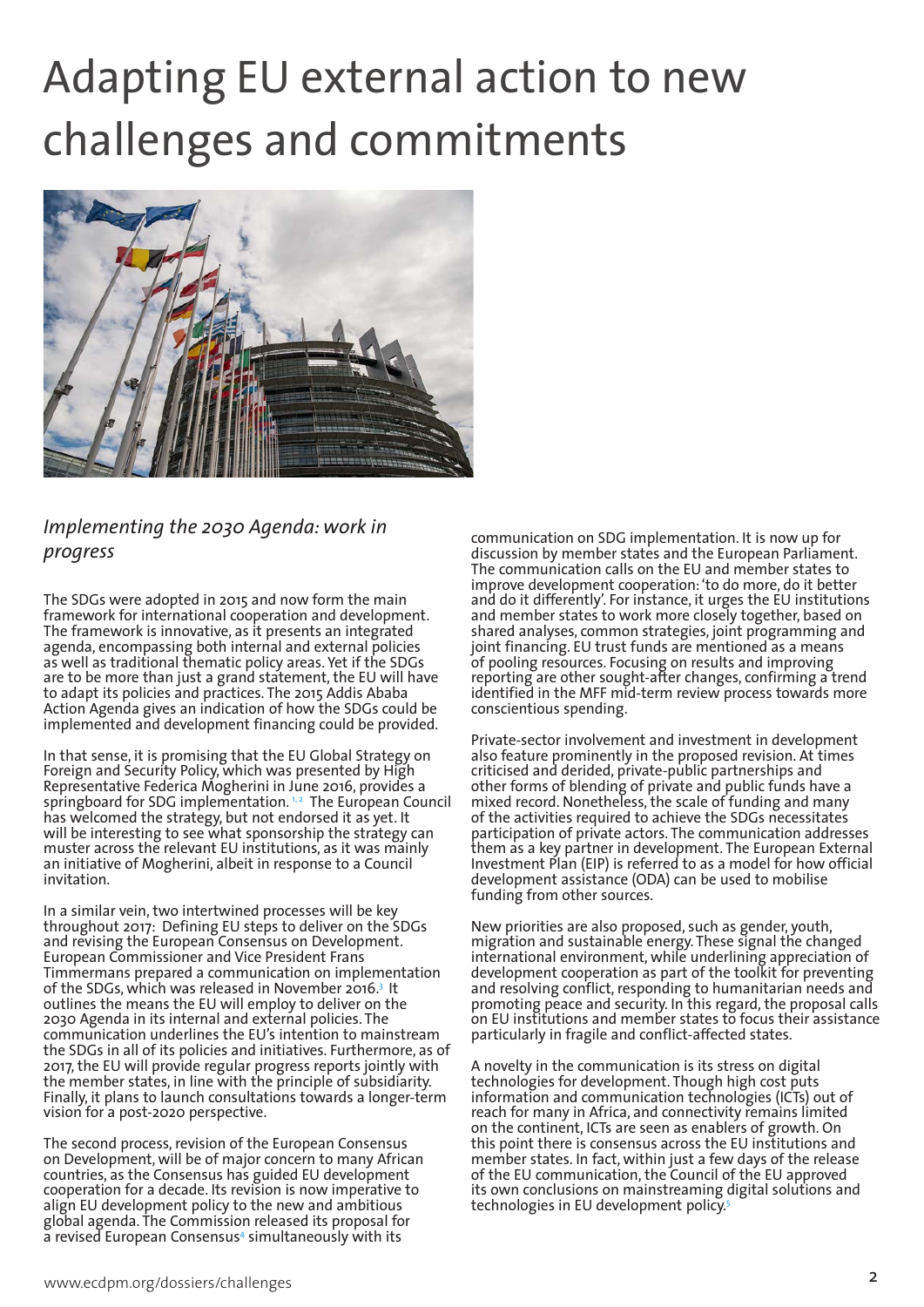#### **Box 1. "Brexit" and its impact on EU-Africa relations**

The UK has set a timeline for leaving the EU. British Prime Minister Theresa May has said she will invoke article 50 of the Treaty on European Union by end March 2017 and this has now been accepted by a majority in the UK House of Commons, though the Supreme Court is still assessing the role parliament should play. Invoking Article 50 would trigger the start of negotiations between the UK government and the EU. A Brexit could have far-reaching implications for EU-Africa relations. The type of trade relationship the EU and the UK agree upon, for example, will affect the countries now party to an Economic Partnership Agreement (EPA). If the EU and UK establish a free trade agreement (FTA), EPA countries would lose their access to the UK market, as the 'most favoured nation' principle under the World Trade Organization (WTO) would apply. If the EU and UK establish a customs union, however, EPA countries would retain continued access to the UK market.

Implications of a Brexit for EU cooperation with Africa remain unclear. Some African countries have strong historical, economic and trade ties with the UK. Would a Brexit profoundly change the EU's relations with them? Another question is whether a Brexit would change African perceptions on regional integration.

There have been suggestions that the UK might continue using EU development cooperation structures even after a Brexit.

However, a much greater share of UK official development assistance (ODA) will likely be channelled bilaterally. Without UK contributions, the EU will face a shortfall of development resources at precisely the time it is delivering on the high ambitions of the EU Global Strategy and the SDGs. For its part, the UK would have to boost its disbursement capacity to manage larger amounts of bilateral aid.

The financial markets' negative reaction to the Brexit vote and the devaluation of the British pound by 10% after the referendum hint at the risks posed to the British economy by a UK exit from the EU, though not all analysts agree.<sup>6</sup> If the British economy were to slow or enter recession, ODA flows could fall regardless of whether the UK overturns its current pledge to spend 0.7% of its gross national income on aid every year<sup>.</sup>

Some argue that the UK leaving the EU would bring opportunities. A Brexit would remove a strong opponent to several forms of integration. For instance, it could provide a window of opportunity for the EU to reinforce its Common Security and Defence Policy (CSDP), to pool security and defence resources and to work towards establishment of a common military capability within EU structures. It might also open the door for more joined-up approaches, or joint programming, in development cooperation. Several major EU member states are pushing these agendas, but no clear consensus has yet emerged.

### *Reviewing and adapting the EU's budget for external action*

An ambitious European Consensus on Development would need to be matched by adequate resources, or it becomes just an empty shell. Today's realities, however, already impose heavy demands on EU finances. Conflicts and protracted crises in the EU neighbourhood, alongside the resulting migration and refugee flows, have put serious pressure on the EU's external action financing instruments. Two interlinked processes in 2017 will provide opportunities for adapting the instruments to the EU's current ambitions and challenges. First is the mid-term review of the EU Multiannual Financial Framework (MFF) 2014–2020. The results of the Commission's review were presented to the European Parliament and Council in late 2016. $8$  Based on this review, a legislative proposal for revisions was presented and needs to be agreed upon by the Council and the Parliament. The second process is the preparation of the mid-term review reports of the external action instruments. Findings from that review are expected to be submitted to the EU Council and Parliament by December 2017.

These two processes will allow the EU to recalibrate its current instruments' budgets, programming and implementation. Moreover, they provide a platform for broader and more forward-looking reflection on the structural challenges facing the EU budget and the instruments. As such, the outcomes will feed into the discussions on the next MFF, for which the European Commission is due to submit a proposal by January 2018. Consequently, these mid-term reviews will be more than a technical exercise; unpacking the EU institutions' and member states' political priorities during the debates will be imperative.

Protracted crises in the countries surrounding the EU continue to challenge EU financing. These are increasingly recognised as more than a disruption from a 'normal path' of development. Their root causes often lie in complex mixes of factors, including violent conflict, natural disasters, resource scarcity, state fragility and limited economic opportunities. As argued in the United Nations (UN) Secretary-General's landmark report 'One Humanity, Shared Responsibility',<sup>9</sup> the multidimensionality of protracted crisis situations requires donors to engage in comprehensive responses that combine short-term humanitarian aid with more structural engagement through peacebuilding, conflict prevention and long-term development. The EU needs to incorporate this approach better into its crisis response and funding. The UN report has also served to refocus attention on the need to link development, humanitarian aid and other forms of crisis response better, while safeguarding humanitarian neutrality and independence where relevant.

At the same time, aid is now being used explicitly as a lever for wider foreign policy objectives. This is illustrated by the EU-Turkey refugee deal. ODA definitions, too, are expanding into the security sphere.<sup>10</sup> Moreover, there has been a surge in European countries' use of ODA to cover the domestic costs of responses to the refugee crisis.<sup>11</sup> Integration of aid into more comprehensive policy agendas that explore the interrelatedness of security and development is welcome. However, a number of stakeholders, including some EU member states,<sup>12</sup> have voiced concern about ODA being diverted away from its ultimate objective of reducing poverty. They have called for development funds to be protected from political instrumentalisation.

The EU trust funds are a case in point. The trust funds enable the EU to pool its instruments with member-state resources to respond to specific emergency situations in a flexible and coordinated way. Trust funds have been set up to address the crisis in the Central African Republic, to respond to the forced displacement resulting from the conflict in Syria, and more recently, to tackle the root causes of migration in Africa.

While it is too early for conclusions on the trust funds' success, concerns about their governance structures are justified. First,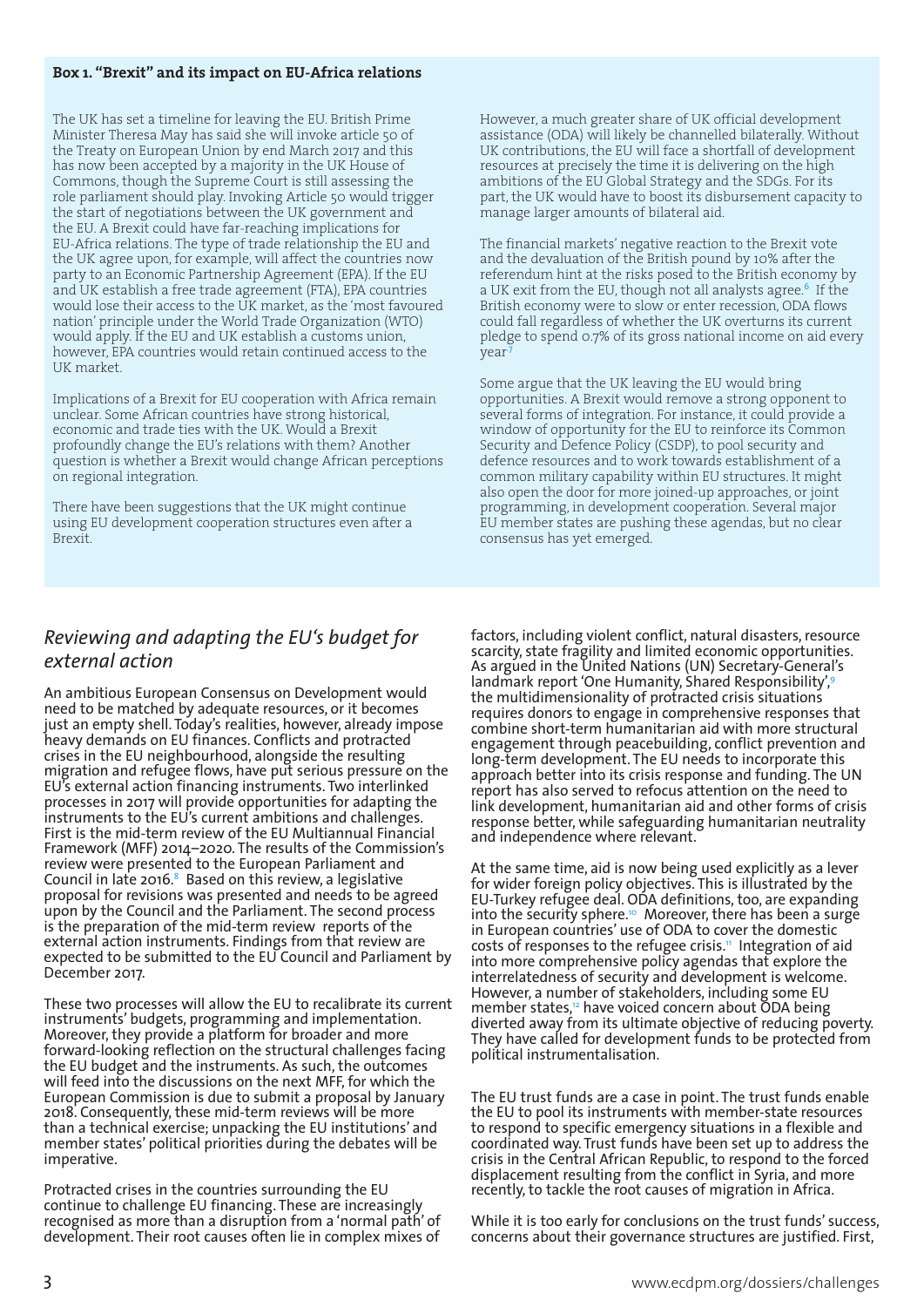### **REVIEWING BUDGETS AND INSTRUMENTS**



ecdpm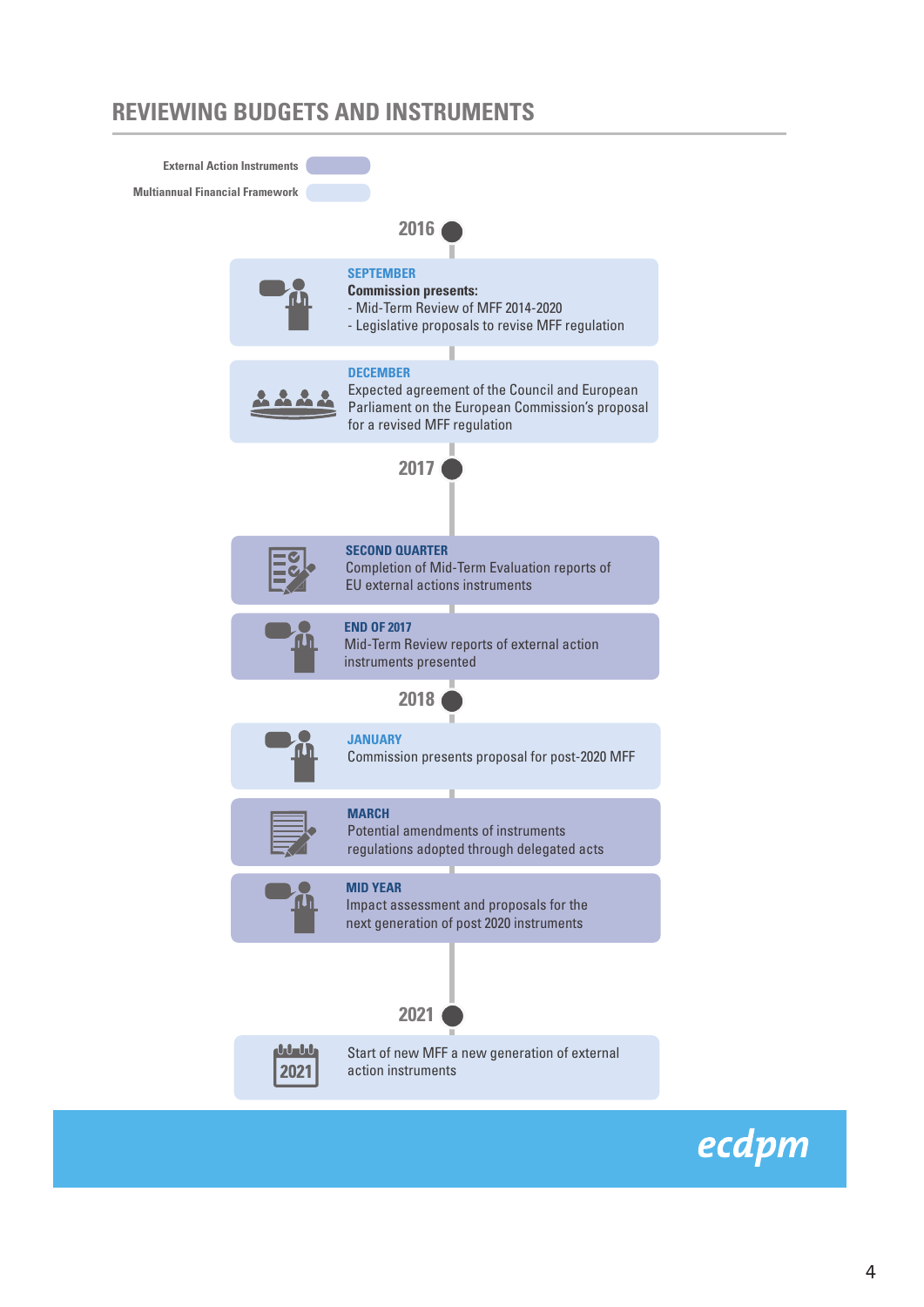trust fund decision-making reduces the influence of noncontributing member states on the strategic priorities of EU financing.13 Second, the European Parliament has pointed to the need for more transparency and monitoring of the funds. Third, the limited involvement of partner countries in trust fund decision-making risks undermining ownership and raises concern that the funds may be used chiefly to serve the EU's strategic interests. Some see the trust funds as ad hoc tools that do nothing to fundamentally solve the lack of flexibility and comprehensiveness of the EU instruments. Moreover, the repeated use of emergency reserves and flexibility instruments reduces their future availability, suggesting the EU may be underequipped to respond to events such as natural catastrophes in the remainder of this MFF period.

A fundamental rethink of EU instruments is therefore needed as consultations on a new MFF kick off. The Instrument contributing to Stability and Peace (IcSP) already allows the EU to provide quick and flexible crisis responses beyond the humanitarian sphere, though its low funding limits its level of ambition. Some member states have favoured creation of a new, larger crisis response instrument, possibly merging the existing development and humanitarian instruments.

Not everyone is supportive of this idea. Both EU officials and implementing organisations point to the risk of humanitarian principles being watered down and aid instrumentalised. EU institutional politics may not be supportive either. Currently, EU external financing is marked by an institutional split. Four different Commission departments manage funds, each with its own mandate, principles and operational modalities. This reduces institutional appetite for integrating the existing instruments, instead favouring perpetuation of 'silo' thinking and turf wars, with high coordination costs as a consequence.

There has been a push at the higher policy level towards a more integrative approach to crisis situations. This is illustrated by the EU Global Strategy on Foreign and Security Policy and also by the recent communication on forced displacement, in which the EU puts greater emphasis on integrating development perspectives into its refugee responses. The upcoming consultations on the MFF may provide an opportunity to build on this momentum and question the current fragmentation of EU instruments more fundamentally. However, much will depend on the ability of the High Representative/Vice President to assert political leadership across the EU institutions.

Another longstanding question is whether the European Development Fund (EDF) should be integrated into the EU budget, that is, 'budgetised'. The EU has taken gradual steps to align the EDF regulations with those of its other instruments, mainly to simplify and harmonise procedures but also with a view to its possible budgetisation.

In parallel with this question regarding the EDF, global debates are examining the evolving role and definition of ODA and new indicators for measuring financial flows for development. While these will certainly shape some actors' positions on development financing, views on EDF budgetisation will likely be driven more by concerns about the EU budget as a whole. Including the EDF in the budget will visibly increase its size. Yet in the current climate of austerity, with Europe's slow economic recovery, as well as the challenge the EU faces in rebuilding confidence among its citizens, prospects for increasing the EU budget and strengthening the Commission's control are slight. The mid-term reviews will not provide answers on these issues. They could, however, offer some insights on how a reconstituted EDF could link into the post-Cotonou debates.

Budgetisation of the EDF would also have consequences for the EU's ability to profile itself as a peace and security actor. First, as EDF funds are outside the EU budget, they do not fall under the legal constraints that the Treaty of the European Union imposes on the EU budget. The EU therefore has been

able to use EDF funds to support, for example, the African Peace Facility. Should the EDF be integrated into the EU budget, the EU would have to find other options to continue playing its role as a promoter of peace and security in Africa.

A second and related issue is the difficulty that EDF budgetisation would pose for financing activities categorised as 'capacity building in support of security and development in third countries' (CBSD).14 Security sector reform is now well established as a core part of peacebuilding and development. CBSD fills a gap in EU support to security sector reform, particularly in the context of CSDP training missions. The Organisation for Economic Cooperation and Development (OECD) has agreed that some security sector reform activities can be reported as ODA in certain circumstances.<sup>15</sup>

To provide for CBSD, options within and outside the EU budget are being explored. Examples are adapting the African Peace Facility, adapting the IcSP, creating a facility for pooling funds from existing instruments or establishing an entirely new instrument.<sup>16</sup> As a short-term solution, the Commission has proposed expanding the IcSP to cover CBSD costs. But it remains to be clarified whether the EU budget can legally be used for direct support to military actors. Long-term options will, in any case, have to conform with Treaty constraints and ODA eligibility requirements, while contributing to development objectives.17

#### *What happens after 2020? Scenarios for a post-Cotonou future*

In 2016, EU member states and the African, Caribbean and Pacific (ACP) Group of countries began the groundwork for a fundamental debate on the future of the ACP-EU partnership beyond 2020. An October 2016 European Parliament resolution hints at its preference for regionalisation of the cooperation framework, in line with the principle of subsidiarity, alongside a more political relationship, though not neglecting development objectives.<sup>18</sup>

After preliminary consultations, the Commission published in November 2016 a communication and impact assessment of the partnership, also providing a vision on the future.<sup>19</sup> The Commission's preferred scenario is a joint umbrella agreement with the ACP Group concerning common values, interests and cooperation at the international level, accompanied by separate regional partnerships for Africa, the Caribbean and the Pacific. Differentiation, the EU has said, would allow it to respond better to the opportunities and challenges in each region.

This process will shift into higher gear in 2017, as the EU member states formulate a mandate for the European Commission to negotiate what comes after the Cotonou Agreement. The timeframe still allows space for an open, well informed and results-oriented discussion, though knowledge of and interest in the Cotonou Agreement remains mainly limited to the Brussels scene.

On its side the ACP Group is expected to publish its vision for a future agreement early in 2017. In the meantime the ACP Ambassadors in Brussels have identified possible objectives for the future of the Group including becoming an effective global player, with relevance beyond the EU and as an effective South-South network. Regional bodies, such as the AU, are also expected to consider what they would hope to see in a post-Cotonou agreement and the topic might well find its way on to the agenda of the EU-Africa Summit.

This revisiting of the ACP-EU partnership comes at a time when global challenges can no longer be seen as North-South issues. Demographic pressures, increased mobility, natural resources scarcity, climate change, new geopolitical realities,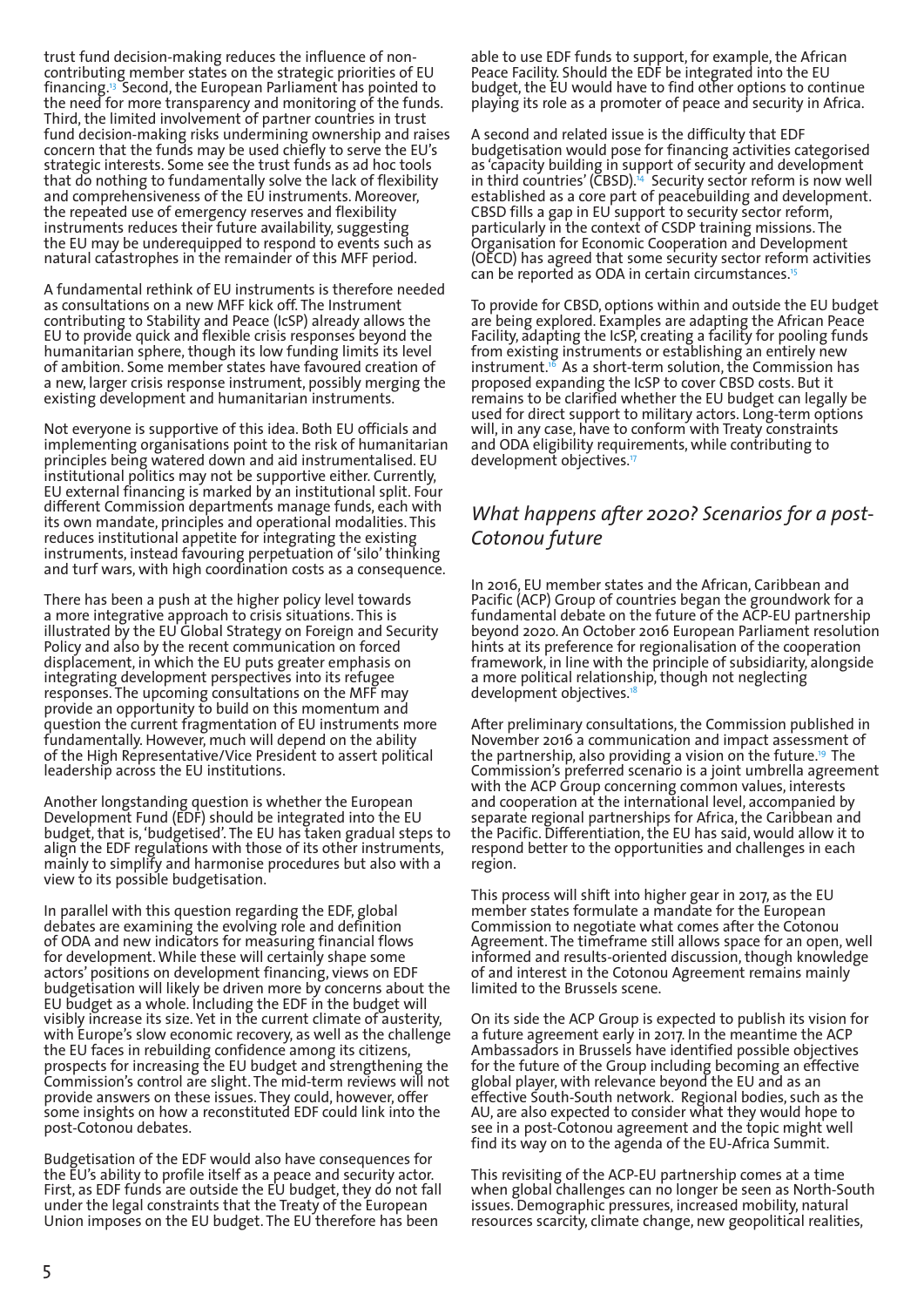regional dynamics and new forms of conflict affect all. Universality is enshrined in the 2030 Agenda and is changing the overall face of international cooperation and aid. The EU addresses some of these changes in its Global Strategy on Foreign and Security Policy. The fact that the strategy does not mention the ACP configuration provides something of a reality check on the ACP-EU partnership's prominence. The strategy does recognise the EU's responsibility to promote sustainable development worldwide, though it now clearly opts for a more pragmatic, interest-driven approach to international cooperation focused on specific regions.

Moreover, the initial three-pillar structure of the Cotonou Agreement – the pillars being 'aid', 'trade' and 'political cooperation' – has eroded over time. Trade and political dialogue now take place primarily outside the ACP-EU framework, effectively reducing the partnership to a tool for development cooperation. The privileged relationship between the ACP and the EU has been marginalised as a result, as the

parties increasingly defend their interests through alternative continental, regional or thematic bodies. The political value of the Cotonou Agreement has also waned. To some, the partnership's justification, rooted in the colonial past, has become untenable, and even undesirable.

Continuation of business as usual is not an option. Yet there is no agreement on either side on the course to take. Several scenarios are being discussed.<sup>20</sup> While the end result will depend on the key players' negotiating positions and the ensuing political process, a major contentious issue is still the financing of a future partnership, including the question of EDF budgetisation. The mid-term review of the EU's external action instruments, to be finalised in 2017, will likely inform the EU position on this point. Another tough question is the balance between value-based engagement and more realist, interest-driven cooperation. The positions on this will have a bearing on the legal status of any successor agreement, which remains a potentially divisive issue among EU member states.

#### **Four Scenarios for the** ecdpm **Future of ACP-EU Relations** UMBRELLA AGREEMENT COTONOU PARTNERSHIP AGREEMENT WITH THE ACP LINKED TO REGIONAL AGREEMENTS WITH AFRICA, THE CARIBBEAN BEYOND 2020 AND THE PACIFIC CPA remains the main framework for Legally binding regional agreements cooperation with the EU facilitated by an all-ACP umbrella agreement Weaknesses are addressed through a review and revision of the current text Answer to regionalisation and the rise of alternative institutional frameworks but Overarching CPA as a legally binding within the CPA treaty is maintained Task division between the ACP and the  $\bullet$ regions (subsidiarity and complementarity) **REGIONALISATION MIXFD** OF ACP-EU RELATIONS REGIONAL AND THEMATIC MUITI-ACTOR PARTNERSHIPS Flexible and non-legally binding Allows EU and ACP regions/states to cooperation arrangements between the engage on the basis of shared interest EU and African, Caribbean and Pacific and cooperation potential regional and sub-regional organisations Cooperation on global challenges informed by functional logic (portfolio of Regionalisation as the driving force behind foreign policy of both the EU and partnerships) the ACP regions Allows for continuing and deepening Facilitates pursuit of interest-driven forms geographic partnerships of international cooperation in proximate settings

For more information please see http://ecdpm.org/dossiers/dossier-future-acp-eu-relations-post-2020/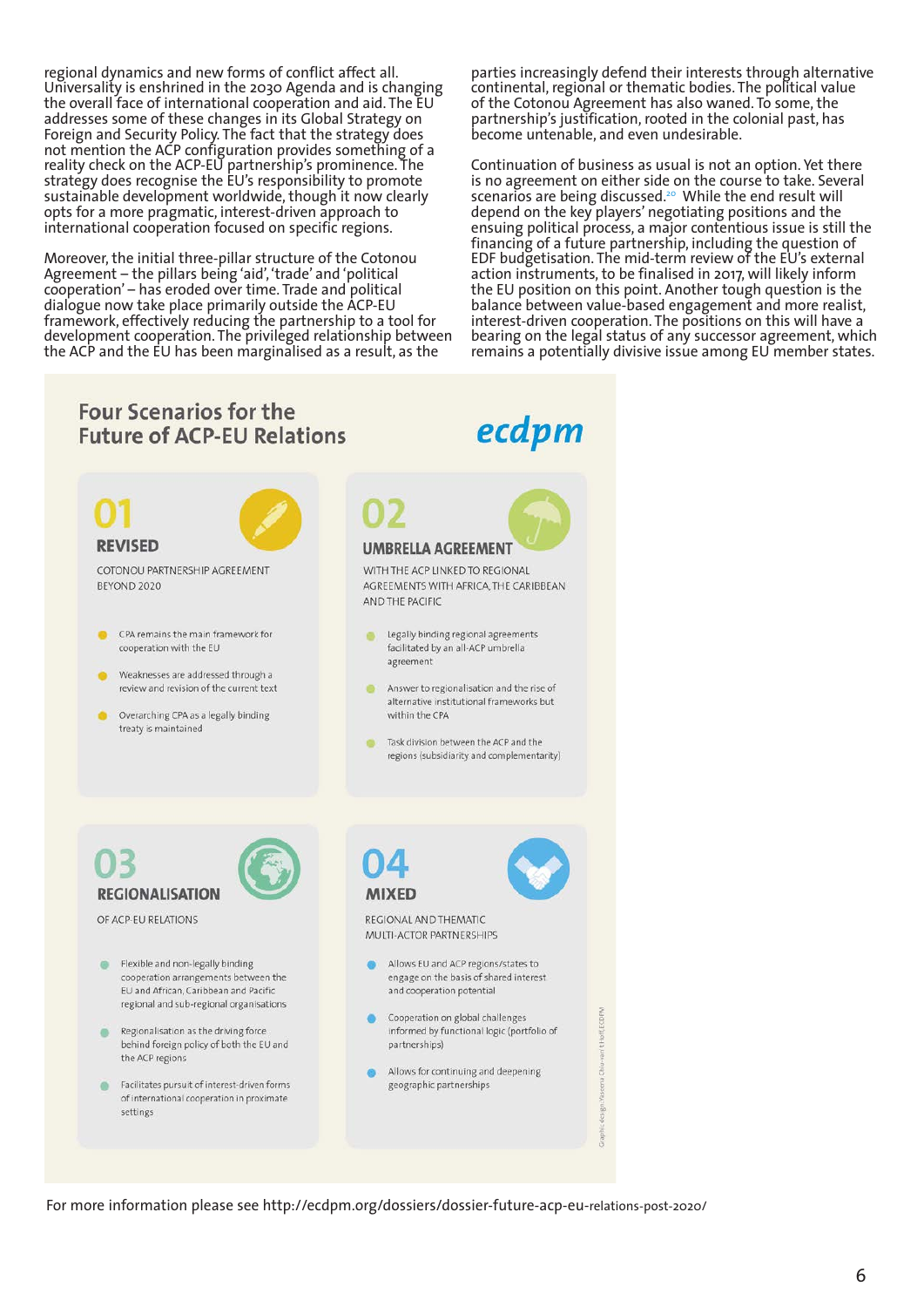## Towards the Fifth EU-Africa Summit



The Fifth EU-Africa Summit, scheduled for November 2017 in Côte d'Ivoire, will take stock of progress on the roadmap agreed at the last summit in 2014. While that summit was marked by a shift towards more 'business-like' relations, prioritisations and behind-the-scenes diplomacy, there were missed opportunities to address governance and human rights.<sup>21</sup> The 2017 summit could suffer similar shortcomings. Two major issues on which the continents do not see eye to eye are migration and the International Criminal Court (ICC). These could be subjects for robust political discussion at the summit.

The European Commission and European External Action Service (EEAS) are expected to issue a joint communication in early 2017 in preparation for the summit. This will be an occasion for the EU to update its vision on Africa, in line with its Global Strategy, as the communication will set out the EU's strategic interests towards the African continent.

#### *Migration at the core of EU-Africa relations*

The context of EU-Africa cooperation has evolved rapidly since the 2014 summit. Migratory flows and the refugee crisis are now at the core of the relationship between the continents. At the same time, African countries face their own pressures from refugee flows.

The Valletta Summit on Migration, which gathered European and African leaders and organisations in November 2015, marked a shift in EU foreign policy on Africa, towards a narrative dominated by a search for solutions to migratory flows and drivers. The Valletta Summit saw the announcement of the EU Emergency Trust Fund for Africa and the adoption of a joint action plan for improving the management of migration, strengthening resilience of vulnerable people and facilitating employment and remittances.

The EU crafted a wider response of its own to the migration crisis in early 2016, under the pragmatic Dutch presidency of the EU Council. This contributed, for instance, to the EU-Turkey deal, which helped to temporarily close the Western Balkan flight route. It also led to a political agreement to create a European Border and Coast Guard.<sup>26</sup>

The EU-Turkey deal inspired a new EU partnership framework, launched in June 2016. $^{27}$  Under the framework, tailored 'migration compacts' will be negotiated with selected countries in the Middle East and Africa. Supporters present the approach as multidimensional, since the compacts will include a mix of short-term measures for managing ongoing flows and asylum requests, and long-term measures to reduce incentives for irregular economic migration. Critical voices, however, note that poverty reduction in itself is unlikely to reduce migratory flows, as migration requires a minimum level of wealth. The framework has also been criticised for introducing both positive and negative conditionalities. Instead of beefing up cooperation between European and African states, some say it will increase mistrust across the Mediterranean. The EU-Africa Summit will reveal whether this new approach is indeed worthy of further institutionalisation.

#### *The youth as a shared priority*

The AU's theme for 2017 is 'Harnessing the Demographic Dividend through Investments in the Youth'. In addition, the 2017 EU-Africa Summit is likely to focus on the youth in Africa and in Europe. Young people were only marginally represented at previous EU-Africa Summits. Youth issues, however, are a clear priority today, in light of demographic trends, migration patterns, unemployment among young people and the threat of radicalisation. The European Commission's proposal for a revised European Consensus on Development speaks extensively of youth, often linked to the role of ICTs in development. Youth affairs, particularly youth employment, is also prominent among the priorities of the EU Emergency Trust Fund for Africa.<sup>2</sup>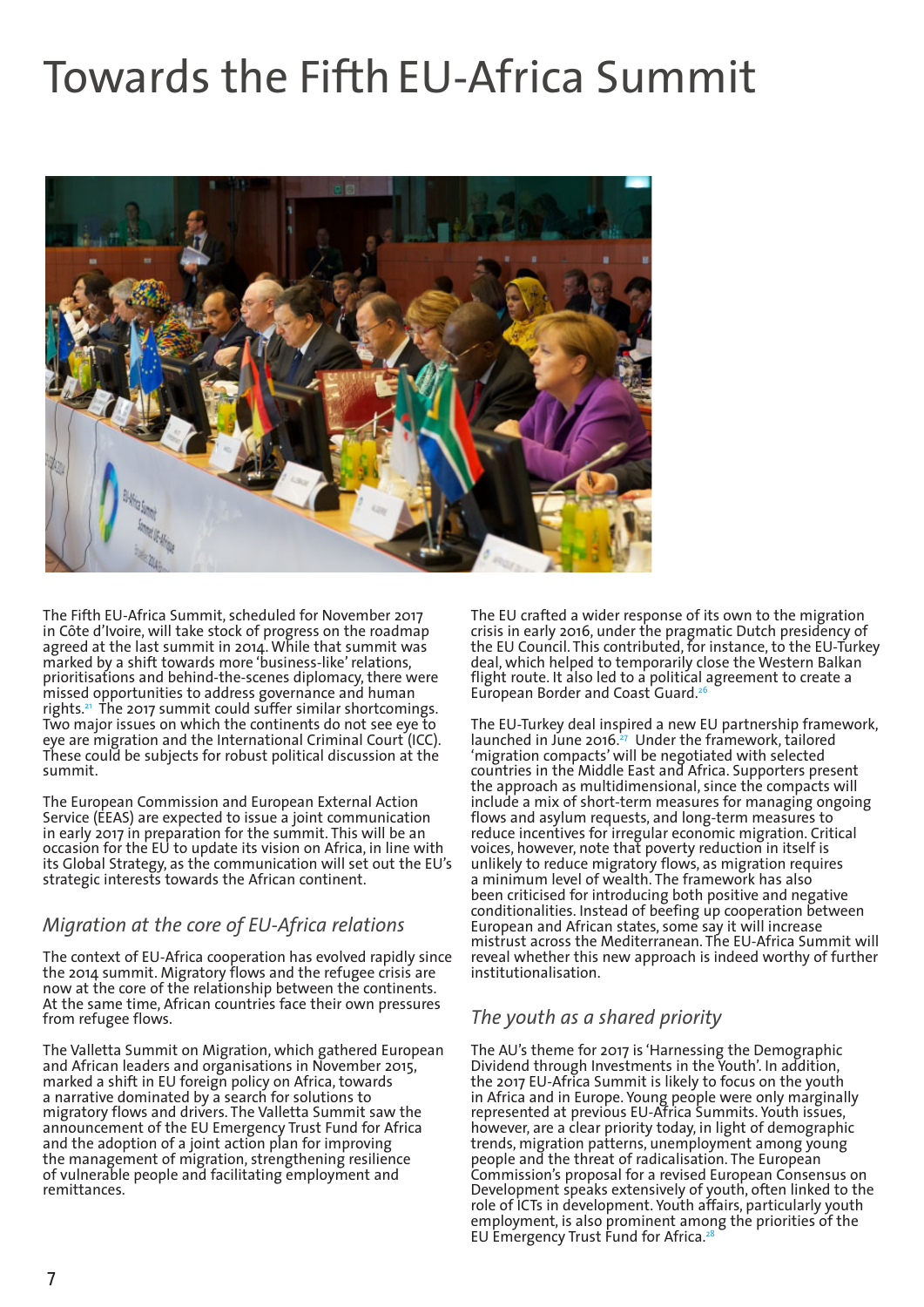Unemployment among young people in fragile and conflictaffected states is a special concern, as it is a major driver of migration. To address the problem, however, requires a deep understanding of contexts, drivers and factors within African societies, since youth demographics are not homogenous. Factors like gender, race, education, skills and geographic location shape employment opportunities, and improvements in education and skills have not always led to better job opportunities.

One reason is the continued dependence of some African countries on natural resources extraction and agriculture, paired with limited industrialisation. This has barred many educated youths from benefiting from the commodity boom of the past decade. Moreover, these industries have created relatively few stable jobs, and local business climates have remained unconducive for starting new enterprises. The fact that many African countries fall within the category of fragile and conflict-affected states makes long-term investments

there riskier and less likely. Democracy, accountability and good governance are also issues that concern many young people across Africa. Elections that are not handled in a transparent manner are thus often flashpoints.

The 2017 EU-Africa Summit will need to address the difficulties facing youth in a holistic way. A key element will be support for the transformation of African economies from natural resources dependence to value-added production, which could benefit young people in the long term.

In Europe, too, limited opportunities and access for young people are a major concern. For some years, rising youth unemployment has been a persistent worry among policymakers. Some limited improvements have been recorded since the launch of the EU Youth Employment Initiative, which provides apprenticeships, traineeships, job placements and further education for young people whobecome unemployed or are recent graduates.<sup>29</sup>

#### **Box 2. Africa and the International Criminal Court (ICC)**

Three African states formally handed in their notice of withdrawal from the International Criminal Court (ICC) in October 2016: Burundi, South Africa and Gambia. South Africa did so because it found "its obligations with respect to the peaceful resolution of conflicts at times incompatible with the interpretation [of the ICC]".<sup>22</sup> Burundi reasoned that it could not justify its membership, as it considered the preliminary investigation being carried out by the ICC prosecutor to constitute a violation of complementarity with national courts and sovereignty.<sup>23</sup> The reason given by Gambia for its withdrawal was its perception of the ICC as "in fact an International Caucasian Court for the persecution and humiliation of people of colour, especially Africans".<sup>24</sup> Yet there are also many African officials and citizens who have expressed strong support for the ICC<sup>-25</sup>

Calls for mass withdrawal of African countries from the ICC have persisted,

#### **Box 3. Elections**

Security crises have arisen around elections in numerous African countries in recent years, such as in Burundi in 2015. Unconstitutional changes of government in the form of coup d'états, presidents bending constitutions to prolong their mandate and failure to concede power to the winning party all have been reasons for strife. Election monitoring can prevent violence from erupting before and following elections.

Multiple African countries will hold elections in 2017: the Democratic Republic of the Congo (DRC), Kenya, Rwanda and Liberia, among others.

moved by events such as the indictment and warrants of arrest for Sudanese President Omar al-Bashir in June 2009 and 2010, coupled with the refusal of the UN Security Council to defer the ICC case against him. The call for withdrawal was renewed at the 26th Ordinary Session of the AU, after the UN Security Council rejected the AU's request to defer the proceedings against Kenya's Deputy President, William Ruto.

The ICC's prosecutions are perceived by some as Africa-focused, since nine out of ten situations currently under investigation involve African countries. In addition, three other African countries are under preliminary investigations. The AU has called for a rethinking of the international justice system, pushing for an alternative model of justice based on the concept of complementarity, with the ICC as a court of last resort. The AU has indicated that Africa has its own courts and that it has its own mandate to engage in justice proceedings to ensure accountability for international crimes within the African continent. Criticism of the ICC includes the fact

The DRC has not had a peaceful transition of power since its independence in 1960. Initially, its elections were scheduled for November 2016, but they have now been postponed to 2017. Though President Joseph Kabila's term ends on 20 December 2016, the Constitutional Court ruled in favour of him staying in power until the inauguration of a new president elect. This has prompted accusations that President Kabila has delayed elections to hold onto power. In addition, there have been rumours of constitutional changes to allow the president to run for another term. AU Special Envoy Edem Kodjo has

played an important role in facilitating consultations and dialogue with the DRC to address these rising tensions,

that African states' concerns regarding the Rome Statute have not been duly addressed.

Yet, only a few member states have ratified the key legal instruments that could enable the AU to play a stronger role in the area of justice: the declaration to give individuals and common citizens access to the African Court on Humans and People's Rights (ACHPR) and the Protocol on the Statute of the African Court of Justice and Human Rights to set up a merged court comprising the ACHPR and the African Court of Justice. Similarly, there has been no ratification of the Malabo Protocol, the Protocol on Amendments to the Protocol on the Statute of the African Court of Justice and Human Rights, which extends the jurisdiction of this merged Court to international crimes, including genocide, crimes against humanity, war crimes and aggression. Reporting of member states to the AU on human rights commitments and instruments has also been slow.

together with the UN, the EU and the International Organisation of La Francophonie. Stronger partnership between the AU, the UN and the EU on this issue could help reduce the risk of conflict, as well as ensure credible and timely elections.

Presidential and general elections in Kenya will also be critical. Post-election violence erupted in Kenya in 2007, and the AU stepped in to mediate the crisis. Subsequently, Kenya underwent political reform including adoption of a new constitution in 2010 and again held elections in 2013. Still, given Kenya's leading geopolitical and economic position in the region, vigilance is needed to avoid any risk of a recurrence of violence.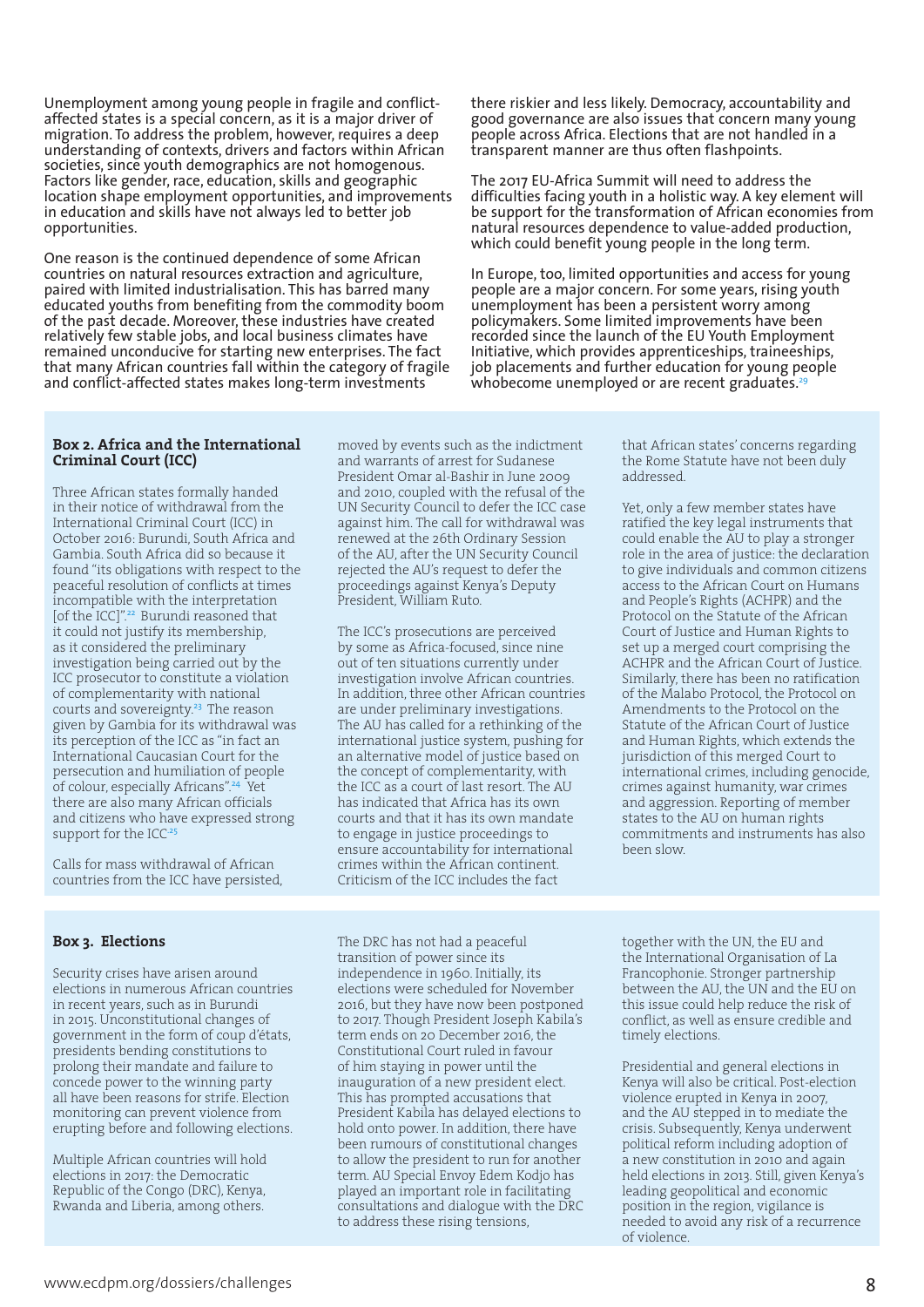Europe is also struggling with the recruiting of young people by extremist groups, such as the Islamic State, and the threat of disaffected youths committing atrocities on European soil. A recent EU communication on preventing radicalisation outlined support to member states in addressing radicalisation. It provides guidelines regarding prison populations, models for promoting education and shared values, and social and innovation funds that target disadvantaged youths.30

Contexts, of course, differ markedly between Europe and Africa, from many viewpoints: demography, political participation and democracy, and the cultural and social norms that define how young people relate to their elders, among others. Leaders at the EU-Africa Summit could recognise the potential of youth to stimulate the wellbeing of and positively transform societies and communities, but also the need to tackle those issues that constrain young people's energies and creativity.

### *A strategic Africa-EU partnership on peace and*

#### *security*

The number of conflicts in Africa has declined during the past decade, and most of the continent is now generally at peace. Nonetheless, enduring fragility and multifaceted threats to governance and rule of law have demonstrated their potential to spark violent conflict quickly and devastatingly. Today, more than 100,000 peacekeepers are deployed on the African continent, in nine UN peacekeeping operations (see box 2), a hybrid AU-UN mission and five peace support operations (PSOs) led by the AU or African regional economic communities (RECs).

Beyond the more typical conflicts, a 'perfect storm' is potentially emerging in Africa that seems certain to hamper progress towards the 2030 Agenda and Agenda 2063. This is a convergence of the emerging youth bulge, rapid urbanisation, intensifying water scarcity, other climate-related challenges, persistent food insecurity, and lagging industrialisation and

investments in infrastructure. All these elements compound the difficulty of achieving peace, security and sustainable development in Africa. But they have tangible consequences for Europe too, particularly in the form of increased irregular migration flows. Conflict and security therefore will continue to be high on the agenda of Europe-Africa relations, and the November summit will be no exception.

The EU has been a vital supporter of peace and security in Africa over the past decade, as the continents' interdependence on security matters has increased dramatically. One of the EU's main tools in this support is the African Peace Facility, which has been a true game changer in strengthening peace and security efforts.

To date, the bulk of EU's African Peace Facility funding (90% of the  $\in$  1.9 billion total) has gone to support African-led PSOs. This has enabled African security institutions to deploy African troops to pursue peace and stability objectives, in the spirit of 'African solutions to African problems'. Examples include the AU-led AMISOM mission to conduct coercive operations against Al-Shabab in Somalia and the Africa-led AFISMA mission to stabilise the situation in Mali. Beyond the African Peace Facility, the EU also runs nine CSDP missions on African soil. However, EU-Africa cooperation in peace and security will see fundamental changes in the years ahead. The EU Political and Security Committee recently requested a better balancing of African Peace Facility funds, with more emphasis on institutional capacity-building support (the remaining 10% of the APF funds) through the AU's African Peace and Security Architecture (APSA). The EEAS and European Commission are therefore gradually reducing the share of African Peace Facility funding to PSOs to 65%. In doing so, they are seeking to incentivise more African ownership of African-led PSOs and to advance beyond crisis-driven financing towards longerterm capacity building for conflict prevention and crisis management.

Reliance on external funding has been a source of frustration among AU member states too. The appointment in January 2016 of Donald Kaberuka as AU High Representative for the Peace Fund was a signal to the international community of the AU's commitment to finding sustainable, predictable and

#### **Box 4. AU-UN cooperation on peace and security**

Both the AU and the UN are mandated to promote peace and security, the former at the continental level and the latter at the global level. The 2015 report of the High-Level Independent Panel on Peace Operations (HIPPO) stressed the need for partnership between the UN and regional organisations to effectively address peace and security issues. Given that new conflicts and threats continually emerge, alongside the need for sustained support for long-term conflict prevention, it is essential that the UN and AU coordinate and divide their labours.

A major criticism up to now has been insufficient burden-sharing between the UN and the AU in peacekeeping missions. Some 63% of UN peace operations and 87% of all UN peacekeepers are in Africa, and more than 80% of the UN's annual peacekeeping budget is spent on

missions in Africa. However, the UN Security Council has not always acted in a timely manner to address conflicts in Africa. The UN needs to more fully embrace its political and operational role in peace and security, responding alongside others and acting as an enabler and facilitator. The UN's partnership with the AU needs to be strengthened as well, and made more predictable, through mechanisms for collaboration and by optimising the use of the limited resources available.

Funding for AU-led peace and security operations (PSOs) remains a challenge. The HIPPO report recommends that assessed contributions to the UN be allocated on a case-by-case basis to fund AU-led PSOs authorised by the UN Security Council. This funding would include the cost of deployed personnel, and provide predictable and sustainable support for the AU to implement PSOs that the UN itself cannot undertake. Future UN-AU cooperation should seek to enable effective delivery by the AU,

for the collective benefit, while also allowing deployment of UN peace operations alongside or after AU missions, to reinforce the political and operational benefits of cooperation.

The coming year will mark the start of PAIDA – the Partnership between the UN and the AU on Africa's Integration and Development Agenda. This partnership, which includes peace and security as a theme, has a ten-year framework, from 2017 to 2027. It is closely aligned with the first ten-year implementation plan of Agenda 2063 of the AU. PAIDA's launch in 2017 brings an opportunity for strategic cooperation between the UN (via its Office to the African Union) and the AU in addressing shared peace and security concerns.

Furthermore, 2017 will be a key year for implementation by the AU of its vision on conflict prevention and disarmament: 'Silencing the Guns in Africa by 2020'. With less than four years to go, the AU will have to make concerted efforts to achieve the vision's aims.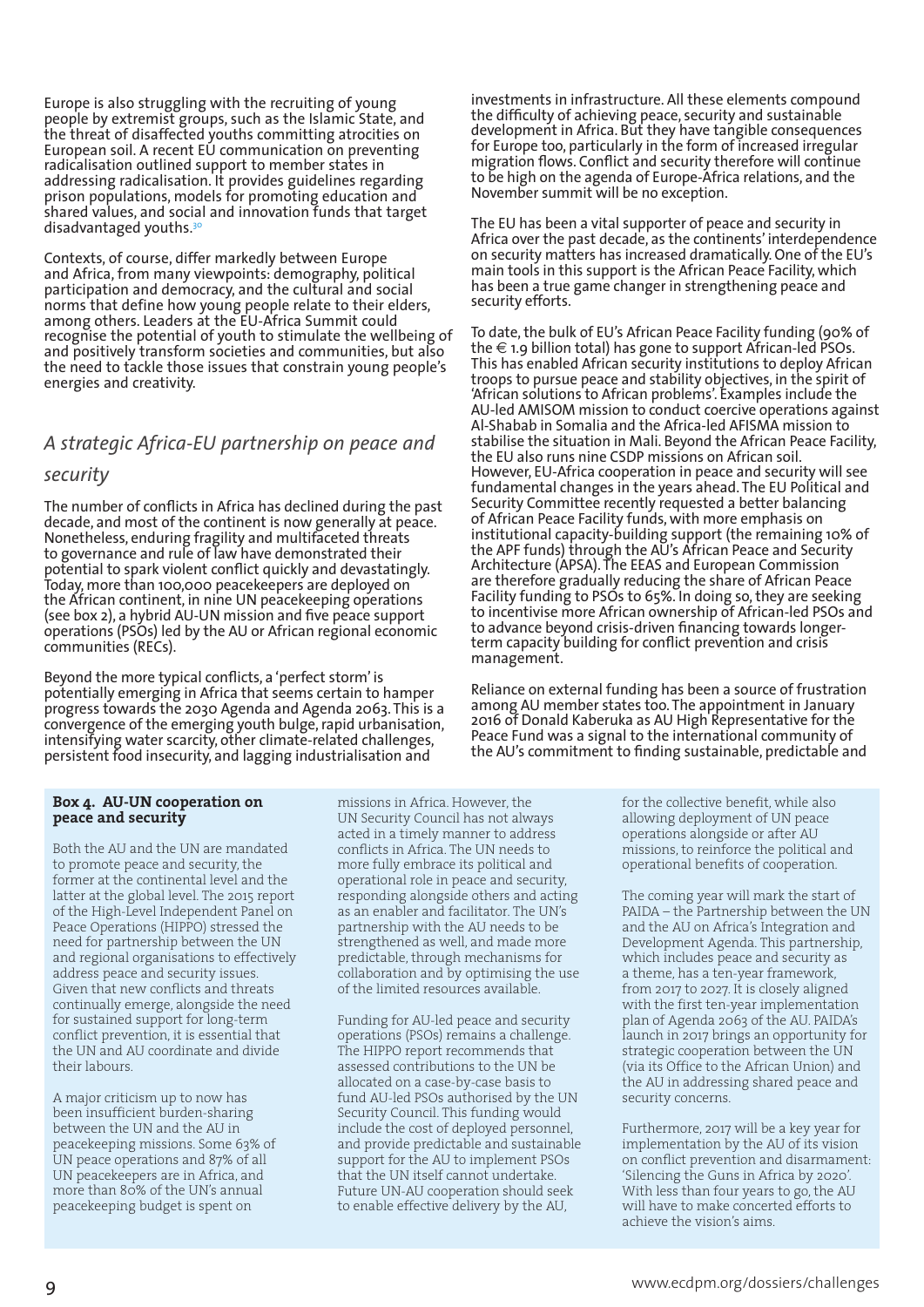flexible funding mechanisms for AU-led peace operations. African leaders underlined this commitment in their common position on the comprehensive review of peacekeeping operations issued by the High-Level Independent Panel on Peace Operations (HIPPO) in 2015.<sup>31</sup> It was subsequently reiterated in the UN Secretary-General's report on the future of UN peace operations. $32$  The recommendations of Kaberuka's panel must be seen within the wider context of the AU's commitment to raise 25% of its own peace and security budget, with the remaining 75% expected to come from the UN. AU member states have welcomed the Kaberuka recommendations. The EEAS, too, publicly expressed its support for the Kaberuka plan, calling it "an important step towards a system of African Union 'own resources'"<sup>33</sup>.

The AU proposals will prime the debate on financing for peace over the next decade and feed into dialogue between the AU and its external partners, including the EU and UN. In April 2016, the AU launched its 2016–2020 APSA Roadmap. This is a key document that sets out a strategy for conflict prevention, management and resolution. Unlike previous roadmaps, it formulates five objectives with accompanying indicators to be pursued jointly by the AU and RECs/regional mechanisms for operationalising the APSA.

As the AU seeks to diversify its funding sources for peace and security activities, the EU will need to develop a strategic understanding of where it wants to stand in supporting the APSA, in line with the newly launched roadmap. As the AU Peace Fund develops, questions of alignment and coordination will be at the forefront of decisions on EU support to the AU from 2017 onwards.

All this raises questions about the future direction of the Africa-EU partnership in general. Overall, the EU needs to be clear on the role it seeks to play in support of peace and security. European actors need to decide whether they want to use the African Peace Facility as a tool to advance their own security interests, or to empower African organisations to take care of their own security challenges. To position itself more strategically, the EU will need, at minimum, a shared vision on the African Peace Facility. The 2017 summit presents an opportunity to draft strategic guidelines for the Africa-EU partnership in the peace and security domain. It could also be a venue for decisions on the role the African Peace Facility should play in implementing such a partnership, linked to the 2030 Agenda for Sustainable Development.

There has been increased institutionalisation of the Africa-EU partnership on peace and security, for example, through the regular dialogue between the AU Peace and Security Council and the EU Political and Security Committee. Doubts remain, however, about the partnership's strategic value. The EU and AU lack a shared vision on peace and security. This is partly because the EU's security agenda is driven largely by the individual interests of its member states, and partly because EU countries are unused to considering Africa a politically or strategically important counterpart. This latter is changing, however, as illustrated by Africa's prominence on the G20 agenda in 2017. $34$  To develop a genuine strategic partnership, the EU and Africa must move beyond their donor-recipient relationship, to a more equitable partnership based on shared perceptions of threats to peace and security.<sup>35</sup>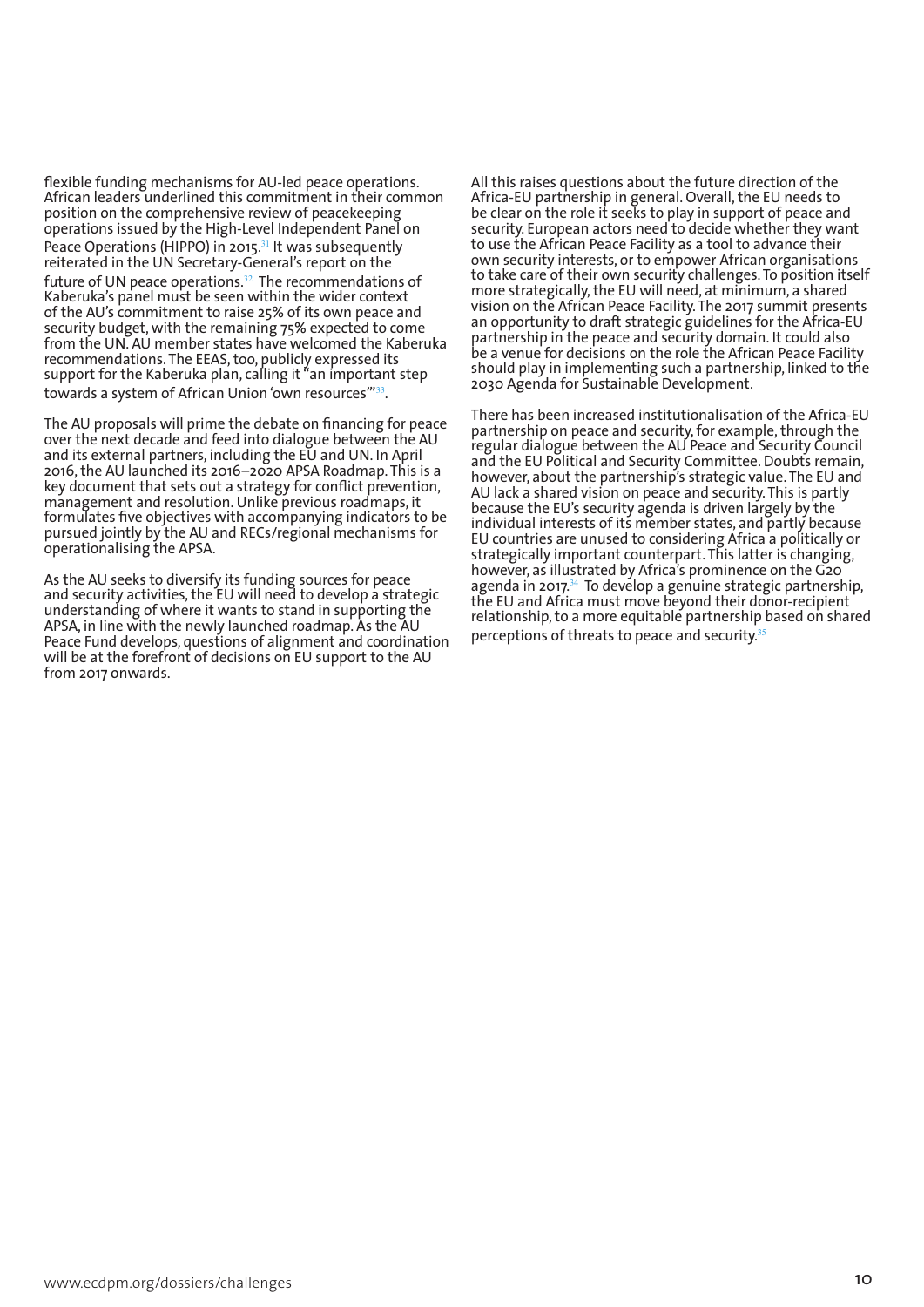# Financing and reforming the African Union



#### *Implementing the 2030 Agenda and Agenda 2063 in Africa*

Twenty-sixteen marked the transition from the Millennium Development Goals (MDGs) to the SDGs, or 'Global Goals'. From 2000 to 2015, Africa made substantial strides on five of the eight MDGs. However, unmet ODA commitments and Africa's persistently low share in global trade hampered, particularly, progress towards MDG 8, on a more effective global partnership for development. $^{36}$  Lessons learned from the MDGs could help Africa kick-start implementation of the SDGs in 2017. The AU also has its Agenda 2063, adopted in 2013, which provides a long-term vision and action plan for institutional and infrastructural development on the continent. Agenda 2063 has several objectives in common with the SDGs, and the two share the overarching aim of achieving sustainable and inclusive development.

AU member states have been slow to implement Agenda 2063-related policies at the national level, even though they have much to gain from it, and from the SDGs. To make these strategic frameworks a success will require member states to adapt their national visions and action plans. For coherent implementation, monitoring and evaluation of both frameworks, an integrated set of goals, targets and indicators will be needed, alongside a harmonised review and reporting platform. A challenge for the AU will be to monitor indicators that differ between the agendas. For this purpose, the AU Commission and the UN Economic Commission for Africa (UNECA) are developing a core set of regional indicators that all RECs and AU member states will be expected to report on. Establishing guidelines for monitoring these is on the AU's 2017 agenda.

The UNECA's Africa Regional Forum on Sustainable Development (ARFSD) could offer a platform for follow-up and review of progress on both agendas in Africa.<sup>37</sup> The next ARFSD meeting, in 2017, will be an opportunity for the AU and its member states to share best practices in implementation and reporting. African Peer Review Mechanism reports are also expected to be used as monitoring tools.

Challenges regarding access to statistical data remain. National statistics offices need support in designing new methodologies, developing baseline estimates and compiling data where none exists. In February 2009, the AU adopted the African Charter on Statistics (ACS), which entered into force in 2015. The ACS is designed as a policy framework for production, management and dissemination of statistical data and information at the national, regional and continental levels. Yet, only 17 countries have ratified the ACS to date. More attention is also warranted for the Strategy for the Harmonisation of Statistics in Africa (SHaSA). This is an initiative to improve the measurement of indicators at the national and regional levels.

#### *A quest for leadership and reform*

Strong and visible leadership within the AU Commission is an asset for shaping continental agendas and mobilising the energies and resources of African states and leaders. At the 27th AU Summit, in July 2016, none of the three candidates for the position of AU Commission Chairperson achieved the required two-thirds majority.<sup>38</sup> Elections were therefore deferred to the January 2017 Summit, and the nomination process was reopened. The five<sup>39</sup> nominees for Chairperson are Pelonomi Venson Moitoi from Botswana; Amina Mohamed, Kenya's Foreign Affairs Cabinet Secretary<sup>40</sup>; Agapito Mba Mokuy, Foreign Minister of Guinea; Moussa Faki Mahamat, Foreign Affairs Minister of Chad; and Abdoulaye Bathily, Senegalese politician and Special Representative of the UN Secretary-General for Central Africa. The deputy chairperson position and the eight commissioners' seats are also open for nominations. Appointments will consider professional backgrounds as well as regional and gender balances.<sup>41</sup>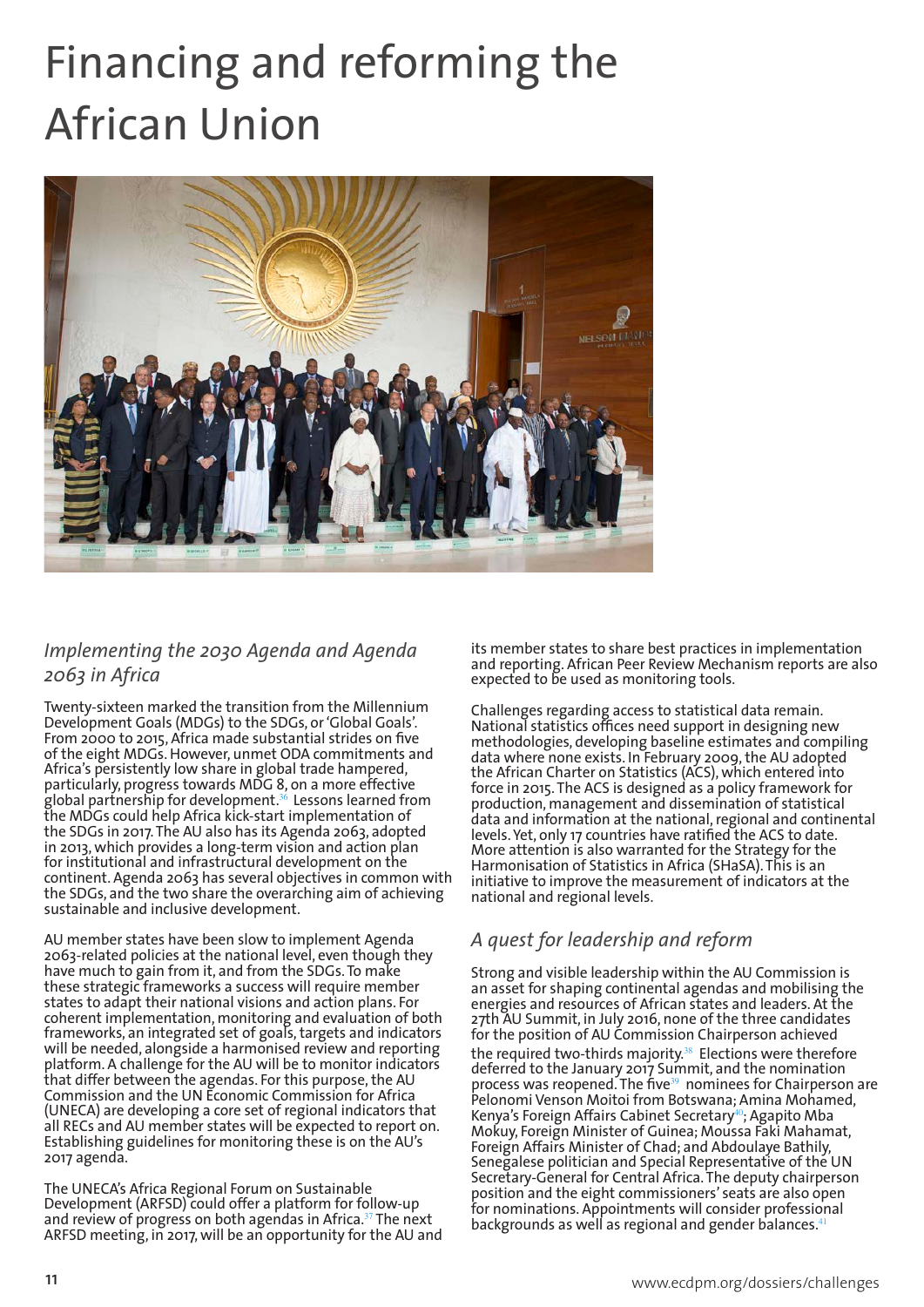The AU Commission is responsible for shaping the continental agenda on economics, trade and political and security issues, while also representing and advancing common African positions in global fora. The AU must be vigilant to ensure that continental legal and governance frameworks for inclusive and sustainable development are adopted by all member states, especially on key issues like peace and security, migration, human rights and democracy. Strong leadership will particularly be needed to implement Agenda 2063 and the 2030 Agenda.

But the Commission's success depends on much more than just having the right people in the right place. Over the past 50 years, the AU has evolved and gradually revised its mandate to respond to new challenges. Despite progress, for example, on peace and security, it has become clear that reorganisation of the AU itself and its organs is now needed. At the 27th AU Summit, therefore, Rwandan President Paul Kagame was appointed to lead the ongoing institutional reform, to equip the organisation better to deliver on its Agenda 2063.

Making the AU Commission and organs more effective and efficient in resource use and more business-oriented in delivery are key objectives of the reform. A central question is if the AU Commission could gain greater authority to sanction member states that fail to comply with agreed continental rules. Currently, the AU's highest decision-making body remains the Heads of State and Government, which, for instance, nominates the eight commissioners who work in support of the chair.

Recommendations for the reform are expected to be presented at the 28th AU Summit in January 2017 in Addis Ababa. Responses to these recommendations, by African heads of state and the new AU leadership, will say much about their viability.

#### *Towards greater AU financial autonomy*

Progress is visible on another issue: securing sustainable financing for the AU. This follows concerted efforts from within the AU to seek alternative sources of financing and to urge AU member states to honour contributions, including clearing arrears. In 2015, member states agreed to fund 100% of the AU operational budget, 75% of the programme budget and 25% of the PSO budget. 42 In addition, the June 2015 AU Summit agreed on a new formula for assessing contributions based on the gross domestic product (GDP) of the member states.

The AU Commission began implementing this new formula in 2016.<sup>43</sup> This led to increases in both the AU's operational budget and programme funding. While the operational budget commitment has almost been met, progress on the programme budget has remained limited, with member states contributing only 7.5% in 2016. Monitoring in the coming years will reveal whether a growth trend can be maintained in member-state contributions.

The dependence on GDP may not provide predictability, as countries are vulnerable to economic shocks. This is one of the issues that the Kaberuka panel was asked to examine. Based on the panel's work, the AU decided to institute a 0.2% levy on all eligible non-African goods imported to the continent. However, many questions remain on how this recommendation could be implemented, and what institutional reforms would be needed for the transfer of the import levies and oversight of the funds. The plan is ambitious and time is short, as AU Heads of State and Government want to implement the levy starting in 2017. The aim is to raise US \$400 million by 2020.

The role that central banks in member states would play in transferring the levy to the AU, in accordance with each member state's assessed contributions, remains unclear. The AU Commission was asked to establish an oversight and accountability mechanism to complete the ongoing institutional reforms, and to set up a Committee of Ministers of Finance comprised of ten member states to participate in preparation of the AU annual budget. During a two-day conference of AU Ministers of Finance in mid-September 2016, a roadmap was adopted with guidelines on implementing the levy. The ministers in attendance agreed on the need to reduce the AU's dependency on partner funds while also relieving pressure on member states' treasuries to meet their obligations for payment of their assessed contributions to the Union.

Some concerns have been expressed about the conformity of the import levy to WTO regulations and international trade agreements, including the Economic Partnership Agreements (EPAs), and whether the import levies can be imposed unilaterally. Kaberuka has visited key European capitals to secure support for this formula, should it be referred to the WTO. These discussions are likely to intensify in 2017, especially between Africa and the EU, as the EU is currently a major funder of AU programmes.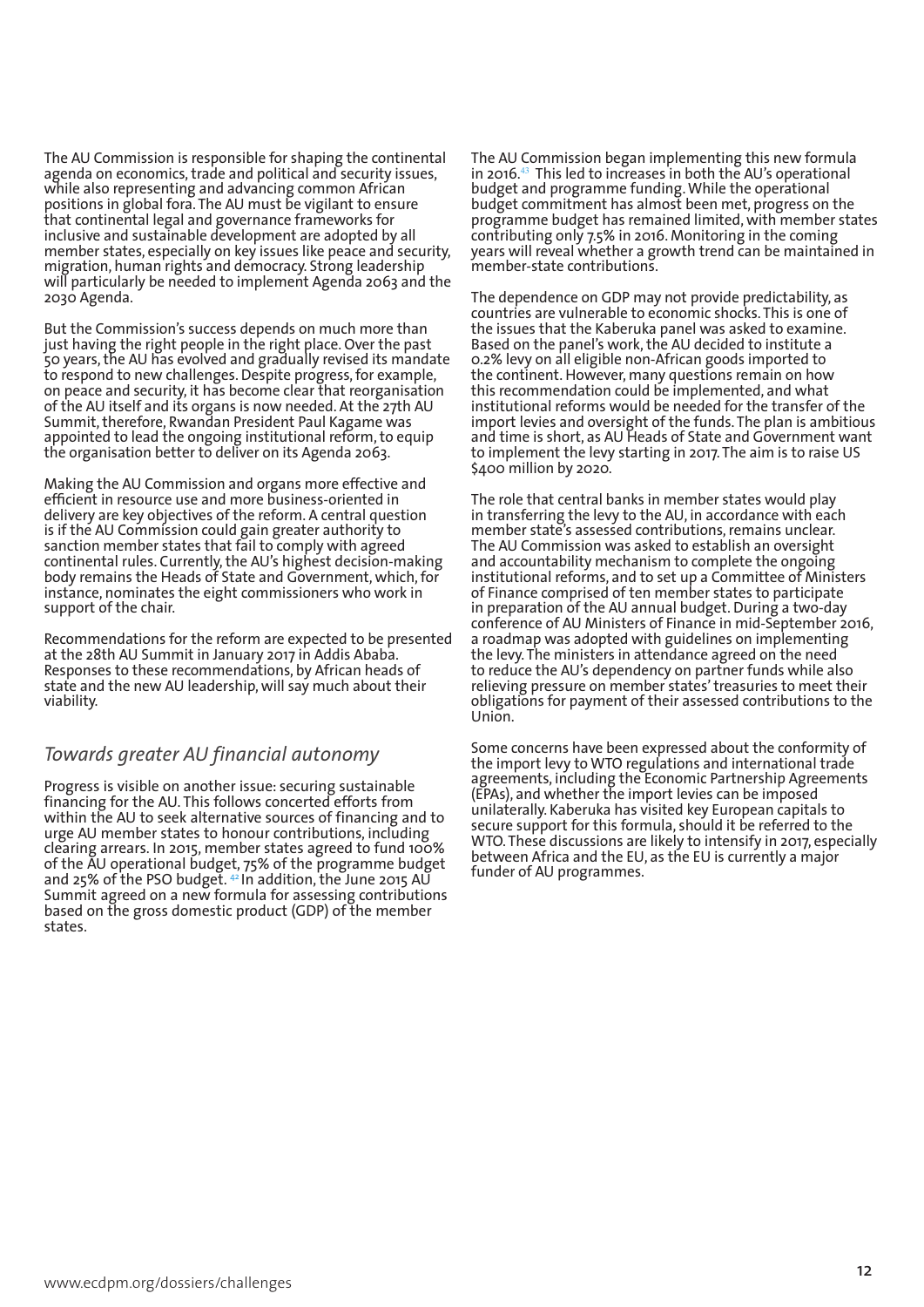## Financing for development



#### *Catalysing public and private resources: Synergies and challenges*

The 2030 Agenda for Sustainable Development, the Addis Ababa Action Agenda<sup>44</sup> and more recently the G20 Entrepreneurship Action Plan and Hangzhou Declaration place strong emphasis on private finance and investment to boost productivity, inclusive growth and job creation while addressing human rights and social and environmental issues.<sup>45</sup> Implementation of these commitments is crucial given the scale of the challenges and the declining importance of ODA in relation to private financial flows, especially as the incomes of low-income countries rise.<sup>46</sup> Nonetheless, the current political and economic situation in Europe, with Brexit on the horizon and weak economic growth, is likely to undermine the already scarce public resources available for development objectives.

During the past decade, policymakers have deployed a range of instruments and innovative financing mechanisms to catalyse public resources and leverage private-sector finance and investment. Examples are the blending of public and private finance, challenge funds, public-private partnerships and other multi-stakeholder platforms. Using blending, some €2 billion in EU grants served to mobilise around €20 billion in loans from European development finance institutions and regional development banks from 2007 to 2014. Together, these financed more than 240 projects. $\rm ^{47}$  Estimates suggest that EU grants combined with public and private financing could unlock some  $\epsilon_4$ 3 billion in investments in partner countries.

Though these results are encouraging, research suggests there is room for further improvements, particularly regarding projects' economic and sustainability outcomes.<sup>48</sup> Indeed, while discussions on development finance tend to focus on the amounts needed to achieve the SDGs, issues relating to the quality of financial support – and the extent that it integrates sustainability criteria – also need to be addressed if these instruments are to spur economic transformation and sustainable development.

To move 'from billions to trillions'<sup>50</sup> more is needed than creation of new financing instruments. Numerous instruments already exist, but are overly fragmented. Many players are involved as well – from governments to financial institutions, the private sector and civil society – though coordination is lacking. The challenge is to provide a coherent financing framework that promotes synergies between actors and instruments across sectors and contributes to transformative changes and development outcomes at a higher scale.

The European External Investment Plan (EIP) is an example of a way forward for development finance. The plan is timely, given the need to mobilise more and better private investment in Africa and to foster greater coherence across European initiatives. Some parts of the plan in essence repackage existing facilities. For example, the Africa Investment Facility and the Neighbourhood Investment Facility are repackaged into new regional investment platforms. Nonetheless, its three-pillar approach is a key innovation, offering more coherence as well as non-financial benefits (box 4).

The structured political dialogue foreseen under the plan could make EU external investment support more effective and diverse. Its openness to non-European development finance institutes in particular may increase competition and draw in a wider range of experience, knowledge and expertise. However, a number of issues need to be addressed for the plan to live up to its potential.

The first relates to how increased competition can be reconciled with stimulation of cooperation between international financial institutions. The European Investment Bank (EIB) will have a role to play and its expertise could be drawn upon, as it has been active in Africa and in the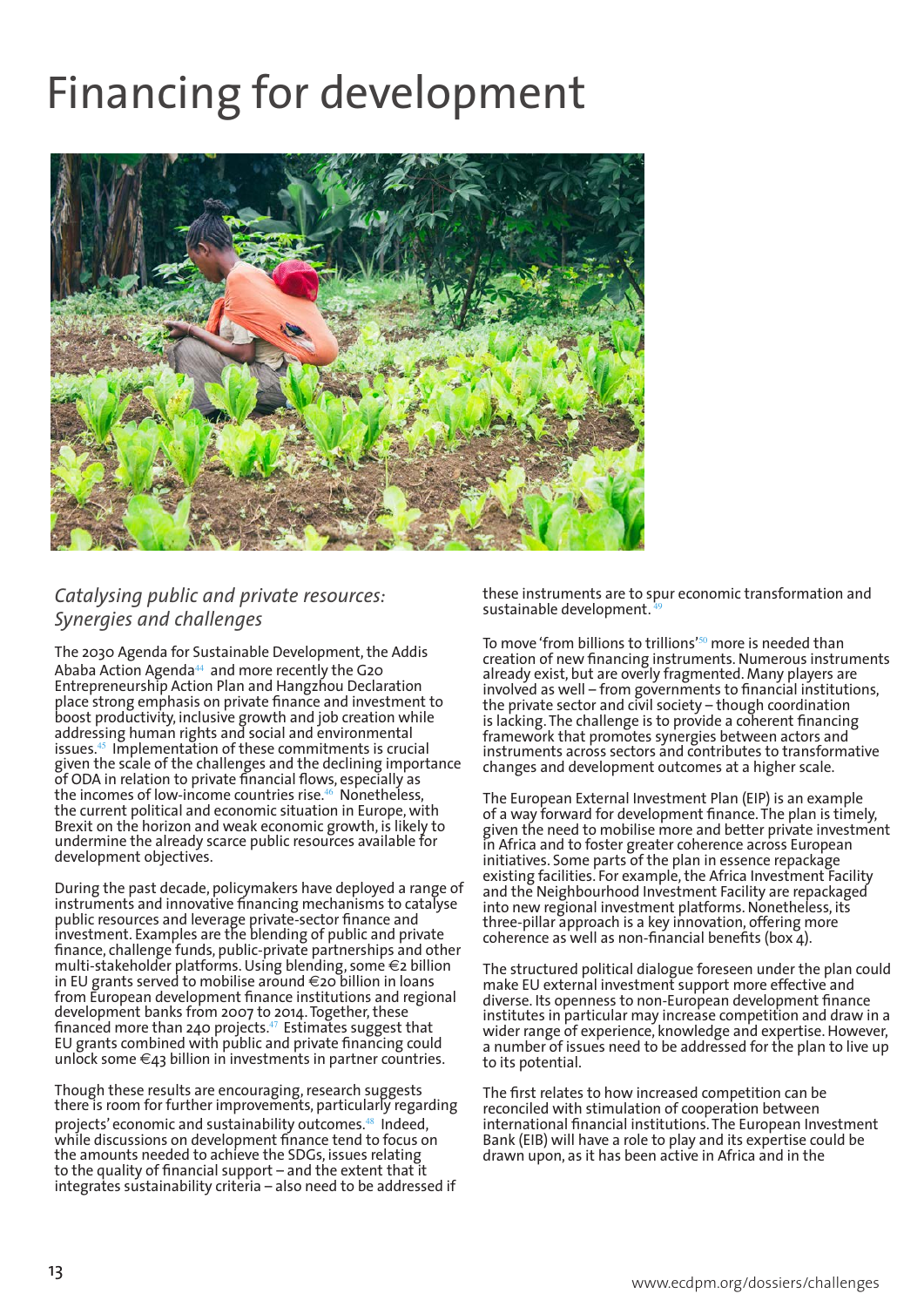#### **Box 5. The European External Investment Plan (EIP)**

The recently announced European External Investment Plan (EIP) aims to promote sustainable investment to tackle some of the root causes of migration in Africa and the European neighbourhood. More broadly, it will contribute to implementation of the 2030 Agenda and to the Addis Ababa Action Agenda on financing for development.

For the first time, the ambition is to provide a coherent, integrated framework for EU external investment support. The EIP will be a 'one stop shop' that contributes to the global architecture for long-term development in Africa and the EU neighbourhood. The EIP seeks to leverage funds from and enable full

cooperation among the EU, its member states, its partner countries, international financial institutions, donors and the private sector.

The EIP will support social and economic infrastructure and small and medium-sized enterprises (SMEs). With €3.35 billion provided from the EU budget and EDF resources, the EIP will offer innovative guarantees and similar instruments to trigger private investment. The aim is to mobilise up to  $\epsilon_{44}$  billion in investments – or  $\epsilon_{88}$ billion if member states and other partners match the EU's contribution.

The EIP has three pillars. First is the European Fund for Sustainable Development (EFSD). This includes two regional investment platforms (Africa and the EU neighbourhood) and guarantees to address obstacles to private investment. The second pillar is technical assistance, to develop greater numbers of better and more sustainable projects and attract investors. The third pillar is structured policy dialogue addressing the investment climate and aligned with a range of dedicated thematic, national and regional EU development cooperation programmes.

While the EIP's core aim is to support sustainable development in Africa and the EU neighbourhood, it will also promote opportunities for private businesses by unlocking trade and investment, including from Europe. In doing so, it will be supporting European economic, energy and climate diplomacy.

EU neighbourhood and prominent in the European Fund for Strategic Investments (EFSI). The EFSI provides a guarantee facility to boost sustainable investment. How can the EIB's strong development potential be further enhanced, including through the ACP Investment Facility? And what about linkages with neighbourhood and African actors, including financial institutions? More broadly, the link between European internal and external actions will likely have to be strengthened. Clarity about what member states are doing individually vis-a-vis the EIP's added value at the European level is also needed.

A major yet challenging ambition of the EIP is to operate as a coherent overarching framework. The articulation, synergy and complementarity between the EIP's three pillars will thus be a critical determinant of the effectiveness of this new EU development chapter.

The EU would like to engage more with the private sector through economic diplomacy and 'aid for trade'. The WTO's sixth Global Review of Aid for Trade to be held in Geneva in July will be a key event in 2017. Lessons and areas for improvement will be sought, particularly to enhance the sustainability focus and linkages between aid for trade and private-sector support.

Private-sector finance and investment will need to take on a prominent role to implement both the 2030 Agenda and Agenda 2063. More and better jobs need to be created in Africa and inclusive growth stimulated. Businesses need to be encouraged to contribute their funding and expertise to address development challenges. Doing so brings development and business interests into greater alignment and opens additional opportunities for leveraging commercial activities for the benefit of development projects and outcomes.

So, for 2017 to be a successful year in terms of private-sector engagement for development, a number of challenges need to be overcome. Foremost among these are better results and impact measurement; the issue of additionality; aligning results, impact indicators and reporting mechanisms; and better and more regular coordination between the actors involved. This includes the more traditional actors, like ministries, aid agencies and development finance institutions, but also investment and trade promotion agencies, such as export credit agencies. Building more systematically on each other's activities, project timelines and networks will generate cross-institutional learning and collaboration and stimulate more responsible and sustainable investments.

Multi-stakeholder partnerships, including business partnerships among civil society organisations (CSOs), are another private-sector development modality increasingly supported and promoted by donor agencies in the context of the 2030 Agenda. Such partnerships can work towards economic transformation at a critical or even sector-level scale, especially if they link commercial, market-driven investment projects to private-sector know-how, resulting in more and better jobs. CSOs, with their socially-grounded, networked approaches, aim primarily to promote inclusive development within a given location. Reflecting this interest, the Global Partnership for Effective Development Cooperation, led by its three co-chairs (the Netherlands, Malawi and Mexico) launched Promoting Effective Partnering initiative in November 2016.

#### *Sustainable agricultural transformation as an*

#### *example*

The agricultural sector in Africa provides a good illustration of the importance of effective and creative approaches to financing for development. Agriculture employs 65% of Africa's labour force – more than 700 million people. Hence, sustainable development in this sector is essential to combat poverty and food insecurity. More effective financing, including from Europe, will be required to accomplish this.

Looking forward to Europe-Africa relations in 2017, three aspects merit particular attention: (i) European direct investment in African agriculture and its impacts on local farmers and companies, (ii) the quality and role of European ODA within African food security policy processes and (iii) creation of synergies between agriculture and climate financing, including climate financing originating from Europe, since agriculture and food systems are not only impacted by, but also drive, climate change. All three aspects can be addressed within the respective regular dialogues and policy processes jointly involving the European and African partners. They can also feature at key events in 2017, such as the EU-AU Agriculture Ministerial 'Roundtable' (launched during the Dutch Presidency of the EU in 2016 for political steering of improved AU-EU agricultural cooperation) $51$  and the 2017 G7 Summit under Italian Presidency.

ODA alone can never solve the many bottlenecks to agricultural transformation in Africa. Increasing private-sector investment in agriculture is essential. African governments can use public resources to stimulate private investment, for example, by investing in irrigation or road infrastructures. This would help create an enabling policy environment for sustainable investment, value addition and trade. ODA should accompany this mobilisation of public- and private-sector investment, particularly targeting benefits for smallholder farmers. They produce most of Africa's agricultural output (70% in sub-Saharan Africa), but face a multitude of challenges, including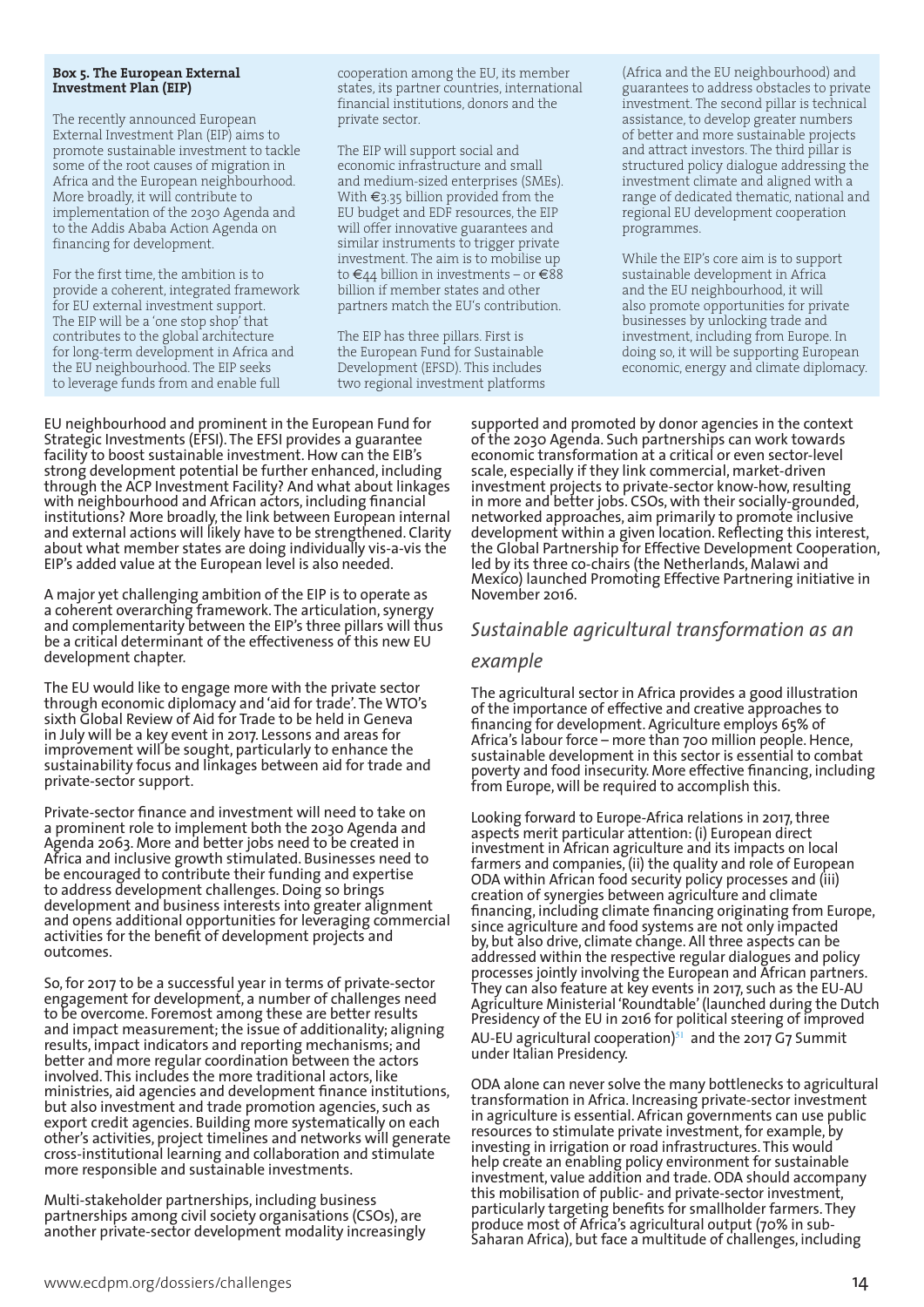limited access to financing, incoherent policies, outdated technologies and underdeveloped infrastructure. Fresh perspectives and innovative financing are needed in Europe, too. It is time for a shift away from the prevailing donor-recipient mentality. Private investment in African agriculture needs to been seen as an attractive business proposition. ODA should be geared both towards stimulating flows of European private funding to enterprises that are impactful and sustainable and towards strengthening the capacities of local governments to support private investment.

The EU institutions and member states could stimulate large funds to channel investments to agriculture by blending loans and grants. Engagement of international banks and local financial institutions would benefit the millions of small farmers and agribusinesses in Africa that lack access to credit markets, largely due to the risks inherent in their enterprises. But they do create jobs and grow food to feed rural and rapidly growing urban populations.

In 2017, faster progress needs to be made in implementing such efforts. For a start, the new EU Agriculture Financing Initiative (AgriFI) provides EU blending resources as guarantees and other risk-sharing mechanisms. This supports mobilisation of public and private investment by taking some of the risk out of financing smallholder agriculture. $52$ 

Agricultural foreign direct investment (FDI) in Africa has grown steadily in recent years, though concerns have been raised that FDI has not generated the expected benefits. In some cases FDI has spurred controversy over land grabbing, negative environmental effects and bad working conditions for local farmers. The EU does need to ensure that European companies adhere to responsible investment practices. It can do so by integrating the following three guidelines into all bilateral and EU-level policy and financing instruments for the private sector in agriculture: (i) the 'Voluntary Guidelines on the Responsible Governance of Tenure', (ii) 'Principles for Responsible Investment in Agriculture and Food Systems' and (iii) the 'OECD-FAO Guidance for Responsible Agricultural Supply Chains'.

To support African governments in stimulating private investment in agriculture, the EU will need to improve its own support for inclusive public-private dialogue for agricultural transformation. In 2017, it will be particularly important to make the 'Grow Africa' platform more effective. This partnership between the AU, the New Partnership for Africa's Development (NEPAD) and the World Economic Forum seeks to attract private investment to African agriculture through regular dialogue and lesson-sharing on value chains and market systems. So far, Grow Africa has generated interest from large companies and foreign investors. But there has been insufficient attention and benefit among smaller farmers and local companies. To build more successful and inclusive agricultural public-private partnerships, those involved in the informal economy need to be brought in, understood and learnt from as well. The EU could play a role here, especially in the context of Grow Africa and in promoting a new knowledge agenda around the informal food economy.

In terms of more traditional ODA targeting the public sector, it merits saying that aid from Europe will remain essential to support African policy processes for enhancing food security, in particular the AU's Comprehensive African Agriculture Development Programme (CAADP). CAADP has helped create a more coherent policy environment for the agricultural sector across the continent, by encouraging better donor coordination, promoting greater inclusion of farmers in policy discussions and facilitating preparation of national and regional agricultural investment plans. However, CAADP has been criticised as too donor-driven, with countries and RECs demonstrating too little ownership of and commitment to the programme's processes and initiatives.

CAADP has been largely financed by donors, in particular the EU, and many of the completed investment plans are still not being implemented. Local public and private investments haven't matched expectation either. This is indicative of the long way still to go in the shift from a donor-recipient mentality to an investment mentality in the transformation of the agricultural sector in Africa. Only some ten African countries spend 10% or more of their national budget on agriculture, though this is the primary objective of CAADP.

The CAADP multi-donor trust fund, through which most CAADP processes have been financed, expired on 31 December 2016. If African countries and institutions fail to put forward an effective alternative support mechanism in 2017, there is a high risk that the CAADP process will gradually fade away. The EU institutions and member states could help avert this risk by offering strong political and financial backing to any credible plan that the African side tables for sustaining the CAADP momentum. This could mean use of a share of the  $\in$ 8.2 billion in ODA resources that the EU has committed for Africa's agricultural sector over the 2014–2020 period. Or it could entail promoting within the donor community a continuation, and improvement, of coordinated modalities in support of CAADP, building on lessons from the multi-donor trust fund.

Finally, financing for sustainable agriculture has to take the impacts and risks of climate change into account. Climate change is already undermining food security in Africa. Relevant policy instruments and institutional arrangements regarding agriculture and climate will be increasingly important. Initiatives that utilise climate financing cannot neglect the need for increased agricultural productivity and sustainable food systems that contribute to reduce greenhouse gases and deforestation.

In 2017, the EU and AU could promote the needed synergies between food security and climate. They could work towards inclusion of agriculture-specific issues in the next UN Climate Change Conference (COP23) in November 2017, thus helping to fill what many have considered a serious omission since the Paris Agreement launched at COP21. The EU could also assist African governments in mainstreaming climate change adaptation and mitigation strategies within their agricultural development policies (in CAADP and beyond). This would help break down the traditional sectoral 'silos' that today are a bottleneck in addressing global warming. $53$  Again under the UN Framework Convention on Climate Change (FCCC), the EU could specifically co-finance implementation of the food-related parts of the 'intended nationally determined contributions' of African countries. Two-thirds of African countries already include climate-change adaptation and mitigation measures in their agricultural sector plans.

As the largest contributor to the climate finance mechanisms envisaged under the FCCC and Paris Agreement, the EU could dedicate an agreed percentage of its Green Climate Fund (GCF) allocations to sustainable agriculture and food systems in developing countries. Hereby, a specific commitment could be made to facilitate use of a share of the GCF to support strategic and effective disbursement of the US \$30 billion to be raised by the initiative for the Adaptation of African Agriculture (launched at COP22 in November 2016). This commitment could extend, for instance, to EU actions to simplify GCF procedures, which are currently so cumbersome as to block developing countries from accessing the funds. It could also include implementation of urgent adaptation and mitigation actions.

The EU institutions and member states could encourage the European private sector to contribute 'climate finance' to foster sustainable food systems in Africa. After all, the Paris finance target included private investments, and environmental sustainability and climate resilience are increasingly seen as a key driver of international competitiveness and investments.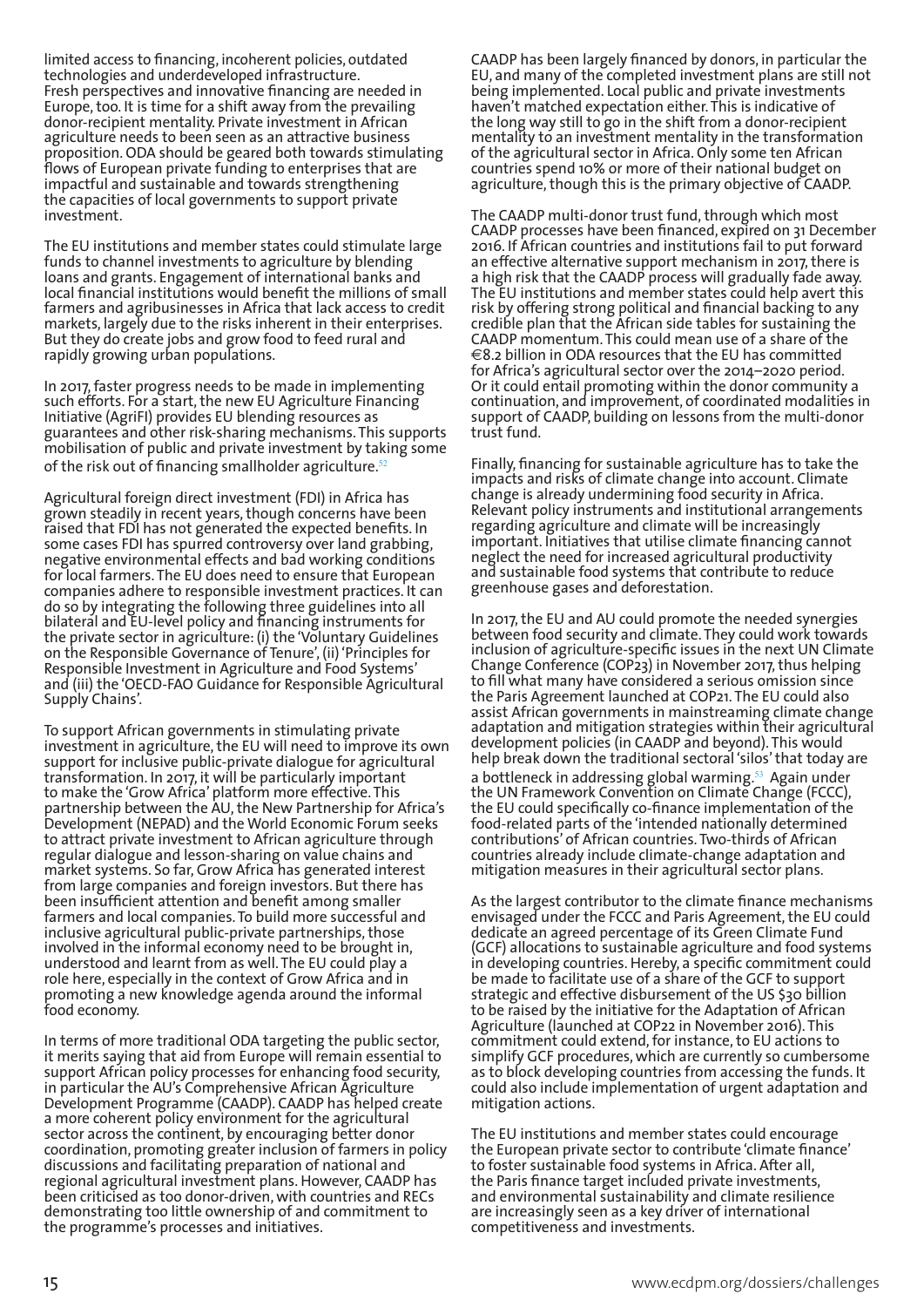### Conclusions

In a year leading up to the next EU-Africa Summit, in late 2017, there will be increasing discussion on what themes the summit should address. In terms of political topics, migration and the ICC will probably be high on the agenda. Both merit serious debate. But as things stand, with different parties unwilling to really engage or listen to other viewpoints, progress on these issues at the summit seems unlikely. While migration can be discussed in terms of numbers and flows of people, or in terms of increased ODA spending for poverty reduction or increased private investment in job creation, at another level the migration issue is very much about governance. Young Africans are leaving the continent for Europe. They do so not just because they cannot find work at home, but also because of widespread poor governance, gross violations of human rights, corruption, the absence of rule of law in many places and the sense of widespread impunity that has enabled systems to persist that undermine investment, diminish opportunities and access to resources.

The core issue for the ICC is also impunity, albeit at a very different level and for a restricted list of major crimes. Withdrawing from the Rome Statute therefore tends to send the message that impunity will not be tackled. It is clear from positions taken in many African countries by politicians, officials and citizens (e.g. Côte d'Ivoire, Nigeria, Senegal, Tanzania, Zambia …) that many Africans see the danger in going down that path. It is also far better when African legal systems deal with impunity at all levels directly. But until they can do so satisfactorily at both national and continental levels, and for all African citizens, the case for an international court for the most serious crimes remains if only to set the tone and show that even the most powerful are not immune to prosecution. The parties to the Rome Statute also recognise that some reform of the ICC is required $54$  and this should be something that the EU and AU could usefully discuss.

Young Africans migrating North take tremendous risks to get to their chosen destination. Although Europe increasingly needs the labour and skills they can provide, general perceptions on the continent are far from sympathetic and

#### **Abbreviations**

welcoming to new arrivals. As has become very evident in 2016 many European citizens, like Africans, are mistrustful of their elites and the way their countries are governed. Populist politicians have cannily exploited latent anti-immigrant sentiments, blowing them up until reasoned debate is virtually impossible. At the same time the EU has so far failed to agree a clear plan to handle migration. In such a context on both continents it is hard to see how a heads of government meeting at the 2017 EU-Africa Summit could really progress on the theme of 'youth' and reach joint conclusions that young people would find credible.

In the meantime, throughout the course of the year, African officials should not ignore the discussions going on in Europe on development policy, implementation of the SDGs and the future of the Cotonou Agreement. In April the EU will publish a communication on its strategic relations with Africa and one key question will be how this will tie up with its vision for a post-Cotonou agreement. Equally, it is not apparent yet where or when the link between the post-Cotonou debate and the Joint Africa-EU Strategy will be made. Finally one other issue of major interest during 2017 will be the various discussions on EU financing for development: the follow-up to the midterm review of the European budget, external assistance funding and the EDF. Aside from any immediate adjustments made, various clues are also likely to emerge from these debates on the EU's financial priorities beyond 2020.

As a result, by the time of the EU-Africa Summit at the end of the year, much of the European financial framework for EU-Africa relations for the next few years will already be in place and major EU policy orientations will be set out. The EU-Africa Summit may be a good place to agree on policies and priorities, but the danger is that by then many of the EU's positions will already be determined. Moreover decisions on the allocation of EU means for short-term support for the EU-Africa partnership will already have been taken, and even some of the elements of the longer-term support framework may be falling into place.

FDI foreign direct investment

|                        |                                                             | <b>FTA</b>      |                                                             |
|------------------------|-------------------------------------------------------------|-----------------|-------------------------------------------------------------|
|                        |                                                             | G <sub>20</sub> | Free trade agreement                                        |
| <b>AAAA</b>            | Addis Ababa Action Agenda                                   |                 | Assembly of governments and leaders from 20 of the          |
| <b>ACD</b>             | African Charter on Statistics                               |                 | world's largest economies                                   |
| <b>ACHPR</b>           | African Court on Human and People's Rights                  | G <sub>7</sub>  | An informal bloc of industrialized democracies-- the United |
| <b>ACP</b>             | African, Caribbean and Pacific                              |                 | States, Canada, France, Germany, Italy, Japan, and the      |
| <b>AFISMA</b>          | African led International Support Mission to Mali           |                 | United Kingdom--that meets annually to discuss issues       |
| AgriFI                 | EU Agriculture Financing Initiative                         |                 | such as global economic governance, international security  |
| <b>AMISOM</b>          | African Union Mission to Somalia                            |                 | and energy policy                                           |
| <b>APF</b>             | African Peace Facility                                      | <b>GCF</b>      | <b>Green Climate Fund</b>                                   |
| <b>APSA</b>            | African Peace and Security Architecture                     | <b>GDP</b>      | gross domestic product                                      |
| <b>ARFSD</b>           | Africa Regional Forum on Sustainable Development            | <b>HIPPO</b>    | High-Level Independent Panel on Peace Operations            |
| AU                     | African Union                                               | ICC             | International Criminal Court                                |
| <b>CAADP</b>           | Comprehensive African Agriculture Development Programme     | <b>IcSP</b>     | Instrument contributing to Stability and Peace              |
| <b>CBSD</b>            | capacity building in support of security and development in | <b>ICTs</b>     | information and communication technologies                  |
|                        | third countries                                             | MDG(s)          | Millennium Development Goal(s)                              |
| <b>COP</b>             | UN Climate Change Conference                                | <b>MFF</b>      | <b>Multiannual Financial Framework</b>                      |
| <b>CPA</b>             | Cotonou Partnership Agreement                               | <b>NEPAD</b>    | New Partnership for Africa's Development                    |
| <b>CSDP</b>            | <b>Common Security and Defence Policy</b>                   | <b>ODA</b>      | official development assistance                             |
| <b>CSO<sub>s</sub></b> | Civil Society Organisations                                 | <b>OECD</b>     | Organisation for Economic Cooperation and Development       |
| <b>DRC</b>             | Democratic Republic of Congo                                | <b>PAIDA</b>    | Partnership between the UN and the AU on Africa's           |
| <b>ECDPM</b>           | European Centre for Development Policy Management           |                 | Integration and Development Agenda                          |
| <b>EDF</b>             | European Development Fund                                   | <b>PSO</b>      | peace support operation                                     |
| <b>EEAS</b>            | <b>European External Action Service</b>                     | <b>RECs</b>     | regional economic communities                               |
| <b>EFSD</b>            | European Fund for Sustainable Development                   | SDG(s)          | Sustainable Development Goal(s)                             |
| <b>EFSI</b>            | European Fund for Strategic Investments                     | <b>SHaSA</b>    | Strategy for the Harmonisation of Statistics in Africa      |
| EIB                    | European Investment Bank                                    | <b>SMEs</b>     | small and medium-sized enterprises                          |
| EIP                    | European External Investment Plan                           | <b>UK</b>       | United Kingdom                                              |
| <b>EPA</b>             | <b>Economic Partnership Agreement</b>                       | <b>UN</b>       | <b>United Nations</b>                                       |
| EU                     | <b>European Union</b>                                       | <b>UNECA</b>    | UN Economic Commission for Africa                           |
| <b>FAO</b>             | UN Food and Agriculture Organization                        | US.             | <b>United States</b>                                        |
| <b>FCCC</b>            | UN Framework Convention on Climate Change                   | <b>WTO</b>      | World Trade Organization                                    |

www.ecdpm.org/dossiers/challenges 4216.html and 216.html and 2216.html and 2216.html and 2216.html and 2216.html and 2216.html and 2216.html and 2216.html and 2216.html and 2216.html and 2216.html and 2216.html and 2216.ht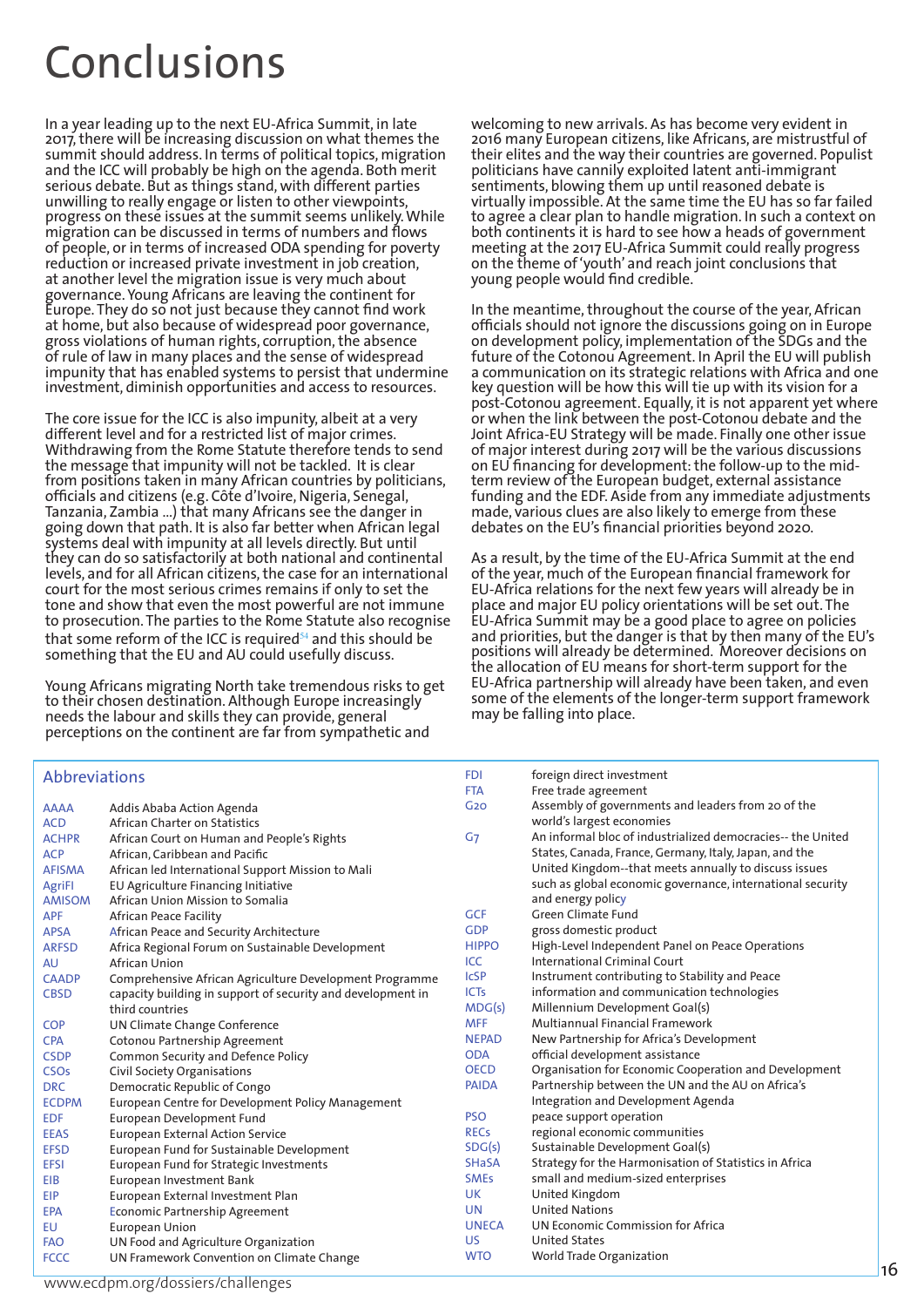





23 June: Britain votes to leave EU after Referendum.

16 July: Military Coup Failed in Turkey.

14 September: European Commission presents Mid-Term Review/revision of MFF and amendment proposal for MFF regulation 17-20 Oct: 6<sup>th</sup> Climate Change and Development in Africa Conference (CCDA–VI)

Oct-Nov 2016: South Africa, Burundi and Gambia withdraw from the International Criminal Court

4 November: Paris Agreement entered into force

8 November: Donald Trump Elected as US President.

7-18 November : UNFCC COP 22

**2017** January - June  $\begin{array}{cc} * & * & * \rightarrow & \mathsf{Malta} \\ * & * & \mathsf{Presidenty} \end{array}$  July-December

**Estonia Presidency**

17-20 January: World Economic Forum 2017, Davos

30- 31 January: 28<sup>th</sup> African Union Summit and election of new AU Commissioners

8-9 February: Follow-up meeting on Valletta Summit on migration, Valletta

20-21 March: Africa CEO Forum, Geneva

28 March: Forum for the Future of Agriculture, Brussels

March (tbc): UK government invokes Article 50 of the TEU to start Brexit negotiations

1<sup>st</sup> Quarter (tbc): ACP publishes its vision for the future of ACP-EU relations April 21-23: Spring Meeting of IMF and The World Bank, Washington D.C.

**Malta Presidency**

22- 23 April (tbc): 6<sup>th</sup> Tana High-Level Forum on Security in Africa. Focus on 'natural resource governance in Africa'

April (tbc) Commission published communication on the EU's strategic relations with Africa

April (tbc) Africa Regional Meeting of the ECOSOC Annual Ministerial Review

22-25 May: Session of the United Nations Economic and Social Council

May 26-27: G7 Taormina Summit, Sicily

May (tbc): EU Foreign Affairs Council with development focus

June (tbc) Completion of Mid-term evaluation reports of EU external action **instruments** 

28-30 June: 10<sup>th</sup> Global Forum on Migration and Development Summit Meeting

26-27 GFMD Civil Society Days

3-8 July: FAO Conference, July

7-8 July: G20 Summit, **Hamburg** 

11-13 July: WTO 6<sup>th</sup> Global Review of Aid for Trade, Geneva

10-19 July: High-level Political Forum on Sustainable Development 2017, New York

July (tbc): 29<sup>th</sup> African Union **Summit** 



October (tbc): UNDP Human Development Report published

November (tbc): 5<sup>th</sup> EU-Africa Summit, Ivory Coast

6-17 November: UNFCCC COP 23, Bonn (organised by Fiji)

November (tbc): EU Foreign Affairs Council with development focus

End of 2017 (tbc): Mid-Term Review reports of external action instruments presented

2018 January - June

Bulgaria Presidency July-December  $\stackrel{*}{\ast}$   $\stackrel{*}{\ast}$  Austria



|                      | Negotiating mandate for EC on the<br>Cotonou Partnership discussed and<br>adopted by MS in 2017 (SEEA) | HR/VP to present proposals for<br>establishing a permanent operational<br>planning and conduct capability for non-<br>executive military missions as soon as |
|----------------------|--------------------------------------------------------------------------------------------------------|--------------------------------------------------------------------------------------------------------------------------------------------------------------|
| More to look out for | Launch of the Continental Free Trade<br>Area by an indicative date of 2017 (ACD)                       | possible (to implement as of early 2017)                                                                                                                     |
| in 2017:             | AU Biennial Review Mechanism for AU                                                                    | HR/VP to make proposals in Spring 2017<br>on further improving civilian and military                                                                         |
|                      | <b>Malabo Declaration</b>                                                                              | capabilities                                                                                                                                                 |
|                      | December European Council to discuss<br>HR/VP's implementation plan                                    | Commission to launch Preparatory Action<br>on Defence Research early 2017                                                                                    |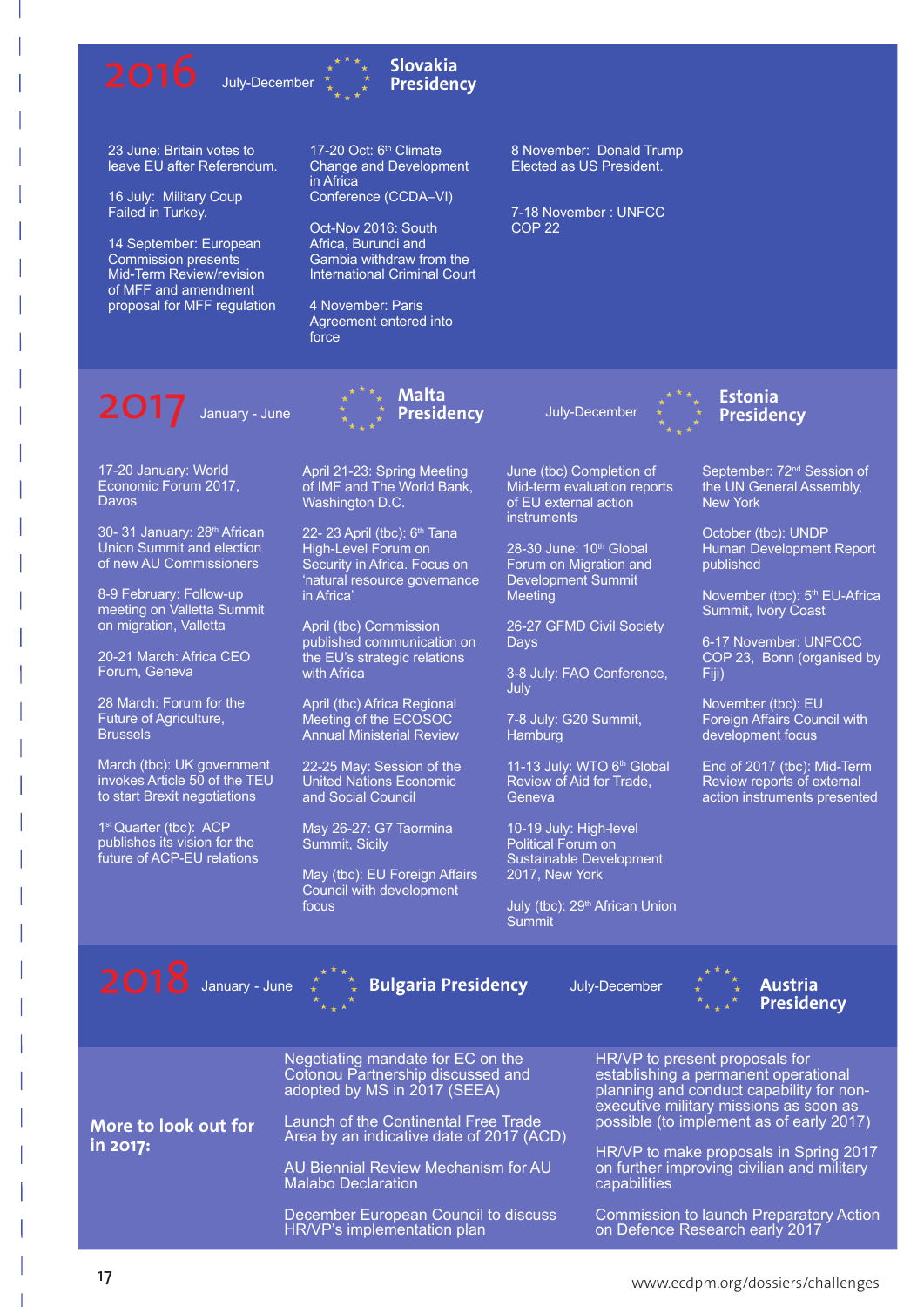### **ELECTIONS IN THE EU AND AFRICA IN 2017**



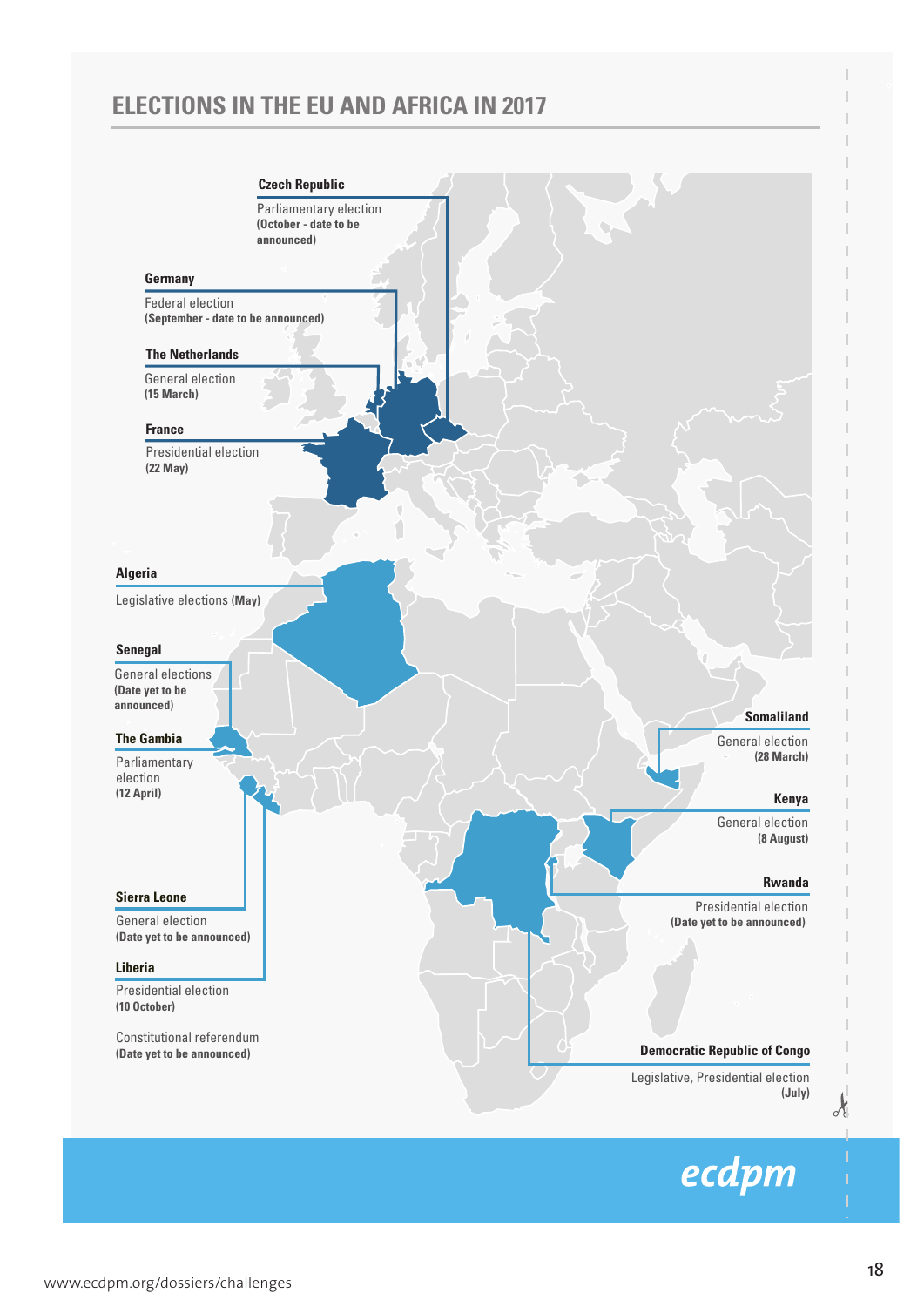#### **Notes**

- 1. Venturi, B., Helly, D. 2016. A new EU strategic approach to global development, resilience and sustainability. (IAI Working Papers 16/14). Rome: Istituto Affari Internazionali. http://ecdpm.org/ wp-content/uploads/IAI-ECDPM-Venturi-Helly-June-21016.pdf
- 2. Gavas, M., Hackenesch, C., Koch, S., Mackie, J., Maxwell, S. 2016. The European Union's global strategy: Putting sustainable development at the heart of EU external action. Bonn etc.: The European Think Tanks Group. http://ecdpm.org/ publications/eu-global-strategy-global-goalsettg-2016/
- 3. European Commission. 2016. Communication from the Commission to the European Parliament, the Council, the European Economic and Social Committee and the Committee of the Regions: Next steps for a sustainable European future. European Action for Solidarity. COM(2016) 739 final. Strasbourg: European Commission.
- 4. European Commission. 2016. Communication from the Commission to the European Parliament, the Council, the European Economic and Social Committee and the Committee of the Regions. Proposal for a new European Consensus on Development. Our world, our dignity, our future. COM(2016) 740 final. Strasbourg: European Commission.
- 5. EU Council. 2016. Council conclusions on mainstreaming digital solutions and technologies in EU development policy. Brussels: Council of the EU.
- 6. Financial Times. 19 August 2016. Britain's econo-my after the Brexit vote is an enigma. https:// www.ft.com/content/3dba0c4e-6619-11e6-a08ac7ac04ef00aa
- 7. Green, D. 2016. What's the likely impact of Brexit on development, aid and Oxfam? Any opportunities amid the gloom? Oxfam. Online at: http:// oxfamblogs.org/fp2p/whats-the-likely-impactof-brexit-on-development-aid-and-oxfam-anyopportunities-amid-the-gloom/
- 8. European Commission. 2016. Communication from the Commission to the European Parliament, and the Council: Mid-term review/ revision of the multiannual financial framework 2014-2020. An EU budget focused on results. COM(2016) 603 final. Brussels: European Commission. Online at: http://ec.europa.eu/budget/mff/ lib/COM-2016-603/COM-2016-603\_en.pdf
- 9. United Nations General Assembly. 2016. One humanity: shared responsibility Report of the Secretary-General for the World Humanitarian Summit. New York: United Nations.
- 10. Anders, M. 2016. ODA redefined: what you need to know. Devex. Online at: https://www.devex. com/news/oda-redefined-what-you-need-toknow-87776
- 11. OECD DAC. 2016.ODA reporting of in-donor country refugee costs. Paris: OECD. Online at: https:// www.oecd.org/dac/stats/RefugeeCostsMethodologicalNote.pdf
- 12. Loevin, I. 2016. How to ensure development aid is effective. Euobserver. Online at: https://euobserver.com/opinion/135805
- 13. Hauck, V., Knoll, A., Herrero Cangas, A. 2015. EU Trust Funds – Shaping more comprehensive external action? (Briefing Note 81). Maastricht: ECDPM.
- 14. European Commission. 2015. Joint Communication to the European Parliament and the Council. Capacity building in support of security and development - Enabling partners to prevent and manage crises. JOIN(2015) 17 final. Brussels: European Commission and High Representative of the European Union for Foreign Affairs and Security Policy.
- 15. OECD DAC High Level Meeting. 19 February 3016. Communiqué. Paris: OECD. Online at: http:// www.oecd.org/dac/DAC-HLM-Communique-2016.pdf
- 16. European Commission. 2016. Capacity building in support of security and development in third countries. Inception Impact Assessment. Brus-sels: European Commission. Online at: http:// ec.europa.eu/smart-regulation/roadmaps/ docs/2016 fpi 002 capacity building security\_development.pdf
- 17. Tardy, T. 2015. Enabling partners to manage crises. From 'train and equip' to capacity-building. Paris: EUISS.
- 18. European Parliament. 2016. The future of ACP-EU relations beyond 2020 European Parliament

resolution of 4 October 2016 on the future of ACP-EU relations beyond 2020 (2016/2053(INI)). Brussels: European Parliament. Online at: http://www.europarl.europa.eu/sides/getDoc. do?pubRef=-//EP//NONSGML+TA+P8-TA-2016- 0371+0+DOC+PDF+V0//EN

- 19. European Commission. 2016. Joint Communication to the European Parliament and the Council. A renewed partnership with the countries of Africa, the Caribbean and the Pacific. JOIN(2016) 52 final. Strasbourg: European Commission and High Representative of the European Union for Foreign Affairs and Security Policy. 20. Bossuyt, J., Keijzer, N., Laporte, G., Medinilla, A.,
- Tollenaere, M. De. 2016. Exploring scenarios for the future of ACP-EU cooperation: An analytical tool for informed choices. Maastricht: ECDPM.
- 21. Fassi, S.E; Medinilla. A; Laporte, G (2014) European Centre for Development Policy Management (ECDPM)
- 22. https://www.justsecurity.org/wp-content/ uploads/2016/10/South-Africa-Instrument-of-Withdrawal-International-Criminal-Court.jpg
- 23. Gouvernement du Burundi. 2016. Communique de presse de la reunion du conseil des ministers du jeudi 06 octobre 2016. Bujumbura: Goucernement du Burundi. Online at: http://www.burundi. gov.bi/spip.php?article1534 24. VOA News. 26 October 2016. Gambia latest
- African country to withdraw from International Criminal Court. Online at: http://www.voanews. com/a/gambia-latest-african-country-to-withdraw-from-icc/3566570.html
- 25. See reactions collated by Human Rights Watch: https://www.hrw.org/news/2016/11/02/africansspeak-out-against-icc-withdrawal
- 26. European Commission. 5 July 2016. Speech: "turning the EU into an Union of Europeans". Strasbourg: European Commission. Online at: http:// ec.europa.eu/news/2016/07/20160705\_en.htm
- European Commission. 2016. Communication from the Commission to the European Parliament, the European Council, the Council and the European Investment Bank on establishing a new Partnership Framework with third countries under the European Agenda on Migration. COM(2016) 385 final. Strasbourg: European Commission.
- 28. The EU Emergency Trust Fund for Africa. http:// ec.europa.eu/europeaid/regions/africa/eu-emergency-trust-fund-africa\_en
- 29. Eurostat. 2016. Unemployment statistics. Online at: http://ec.europa.eu/eurostat/statisticsexplained/index.php/Unemployment\_statistics; Eurostat. 2016. Statistics on young people neither in employment nor in education or training. Online at: http://ec.europa.eu/eurostat/statisticsexplained/index.php/Statistics\_on\_young\_people\_neither\_in\_employment\_nor\_in\_educa-
- tion\_or\_training 30. European Commission. 2016. Communication from the Commission to the European Parliament, the Council, the European Economic and Social Committee and the Committee of the Regions: supporting the prevention of radicalisation leading to violent extremism. COM(2016) 379 final. Brussels: European Commission.
- 31. United Nations. 2015. Uniting our strengths for peace – politics, partnership and people. Report of the High-Level Independent Panel on United Nations Peace Operations. New York: United Nations. Online at: http://peaceoperationsreview. org/wp-content/uploads/2015/08/HIPPO\_Report\_1\_June\_2015.pdf
- 32. United Nations General Assembly and Security Council. The future of United Nations peace operations: implementation of the recommendations of the High-level Independent Panel on Peace Operations. Report of the Secretary-General. New York: United Nations. Online at: http://www.un.org/en/ga/search/view\_doc. asp?symbol=S/2015/682
- EEAS. 20 July 2016. Statement on the decision to operationalise the African Union Peace Fund. Brussels: EEAS. Online at: https://eeas. europa.eu/delegations/council-europe/7280/ statement-by-the-spokespersons-of-the-hrvpfederica-mogherini-and-commissioner-for-international-cooperation-and-development-nevenmimica-on-the-decision-to-operationalise-theafrican-union-peace-fund\_en
- 34. Deneckere, M., Knoll, A. 2016. The future of EU support to peace and security in Africa: What implications for the African Peace Facility beyond 2020? Maastricht: ECDPM
- 35. Tardy, T. 2016. The EU and Africa: A changing security partnership. EUISS Brief (5, February). European Union Institute for Security Studies.
- 36. UNECA, African Union, African Development Bank and UNDP. 2016. The MDGs to Agenda 2063/ SDGs. Transition Report 2016. Addis Ababa: Economic Commission for Africa. Online at: http:// www.regionalcommissions.org/ECAtransition.pdf UNECA, African Union, African Development Bank and UNDP. 2016.
- 38. Mail and Guardian Africa. 18 July 2016. AU delays Chairperson vote as no clear winner emerges extends Dlamini Zuma's term. Online at: http:// mgafrica.com/article/2016-07-18-first-round-ofafrican-union-elections-fails-to-produce-dlaminizuma-successor
- 39. Africa News. 22 November 2016. AU chairperson candidates to face off in a debate. Online at: http://www.africanews.com/2016/11/22/au-chairperson-candidates-to-face-off-in-a-debate/
- 40. Patrick Lang'at & Nyambega Gisesa. 2 October 2016. Kenya fronts CS Amina Mohamed for AU Post. Online at: http://www.nation.co.ke/news/ Kenya-fronts-CS-Amina-Mohamed-for-AU-chairpost/1056-3403372-format-xhtml-ohxbh6z/ index.html
- 41. CCP-AU. 6 June 2016. Election of the AUC Chairperson, Deputy and Commissioners at the July 2016 Summit. Online at: http://ccpau.org/?p=1712
- African Union. 2015. Decision on the Report on Alternative Sources of Financing the African Union. Assembly/AU/Dec.561(XXIV). Addis Ababa: African Union.
- 43. African Union. 2016. Decision on the Scale of Assessment and Alternate Sources of Financing the African Union, Assembly/AU/Dec.578(XXV); Decision on the Scale of Assessments and Implementation of Alternative Sources of financing the African Union. Assembly/AU/Dec.602(XXVI). Addis Ababa: African Union.
- 44. ECDPM. 2016. Thematic focus: "Partnerships with business for development". GREAT Insights Magazine, Vol. 5(2), March/April 2016.
- 45. Mogherini, F., Mimica, N. 2016. The European External Investment Plan: An innovative new chapter. GREAT Insights Magazine - Volume 5, Enapten SKE, in morgins magazine
- 46. Große-Puppendahl, S., Byiers, B., Bilal, S. 2016. Matching businesses, public support and sustainable ambitions (Briefing Note 90). Maastricht: ECDPM.
- 47. European Commission. 2015. EU blending European Union aid to catalyse investments. Online at: https://ec.europa.eu/europeaid/sites/devco/files/leaflet-eu-blending-10.2841-748965-20150710\_ en.pdf
- 48. Große-Puppendahl, S., Byiers, B., Bilal, S. 2016. Matching businesses, public support and sustainable ambitions (Briefing Note 90). Maastricht: ECDPM.
- 49. Byiers, B., Große-Puppendahl, S., Huyse, H., Rosengren, A. and S. Vaes. 2016. Principles for public-private partnerships - towards sustainabi-lity? Lessons from SAGCOT, healthcare in Lesotho, and Better Factories Cambodia. (Discussion Paper
- 194). Maastricht: ECDPM and KU Leuven. 50. MDBs (2015), "From Billions to Trillions: Transforming Development Finance Post-2015 Financing for Development: Multilateral Development Finance", prepared jointly by the African Development Bank, the Asian Development Bank, the European Bank for Reconstruction and Development, the European Investment Bank, the Inter-American Development Bank, the International Monetary Fund, and the World Bank Group. Online at: http://siteresources.worldbank. org/DEVCOMMINT/Documentation/23659446/ DC2015-0002(E)FinancingforDevelopment.pdf
- 51. Netherlands Presidency of the Council of the EU, African Union and European Commission. AU-EU investing in a food secure future. Chair's communiqué. Noordwijk, The Netherlands. 4-6 July 2016. Online at: https://www.evite-sendmail.nl/ ez/aueu\_16/web/presentations/chair's%20communique%20final.pdf
- 52. Ridolfi, R. 2015. 2015. Engaging with business for agricultural growth: Opportunities and risks. GREAT Insights Magazine, Volume 4, Issue 5. August/September 2015.
- 53. Knaepen, H., Torres, C., Rampa, F. 2015. Making agriculture in Africa climate-smart: From continental policies to local practices. (Briefing Note 80). Maastricht: ECDPM.
- 54. Apiko. P., Aggad-Clerx, F. 2016. The International Criminal Court, Africa and the African Union: What way forward? (DP201), Maastricht: ECDPM.